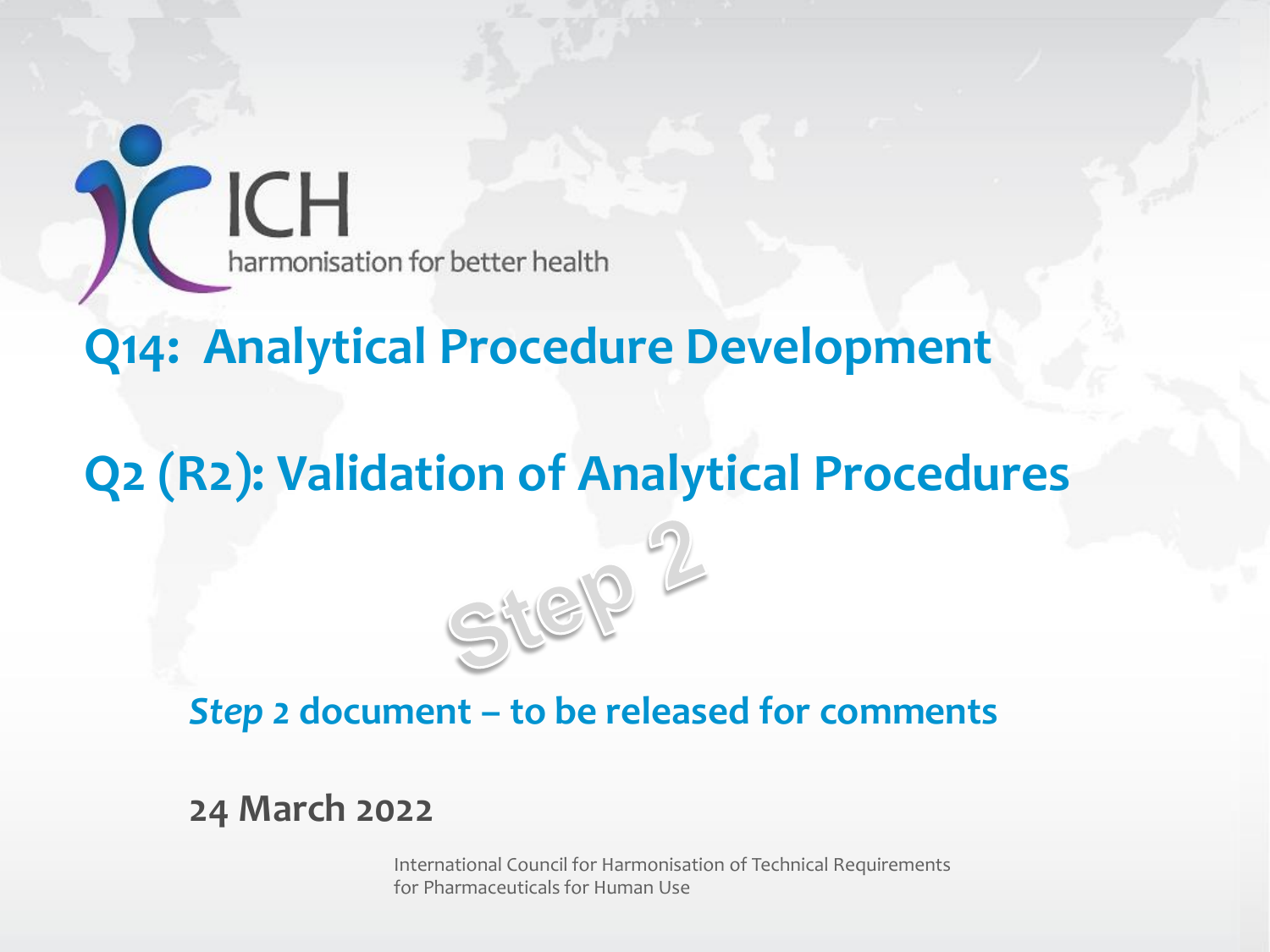

# **Legal Notice**

- This presentation is protected by copyright and may, with the exception of the ICH logo, be used, reproduced, incorporated into other works, adapted, modified, translated or distributed under a public license provided that ICH's copyright in the presentation is acknowledged at all times. In case of any adaption, modification or translation of the presentation, reasonable steps must be taken to clearly label, demarcate or otherwise identify that changes were made to or based on the original presentation. Any impression that the adaption, modification or translation of the original presentation is endorsed or sponsored by the ICH must be avoided.
- The presentation is provided "as is" without warranty of any kind. In no event shall the ICH or the authors of the original presentation be liable for any claim, damages or other liability arising from the use of the presentation.
- The above-mentioned permissions do not apply to content supplied by third parties. Therefore, for documents where the copyright vests in a third party, permission for reproduction must be obtained from this copyright holder.

**2**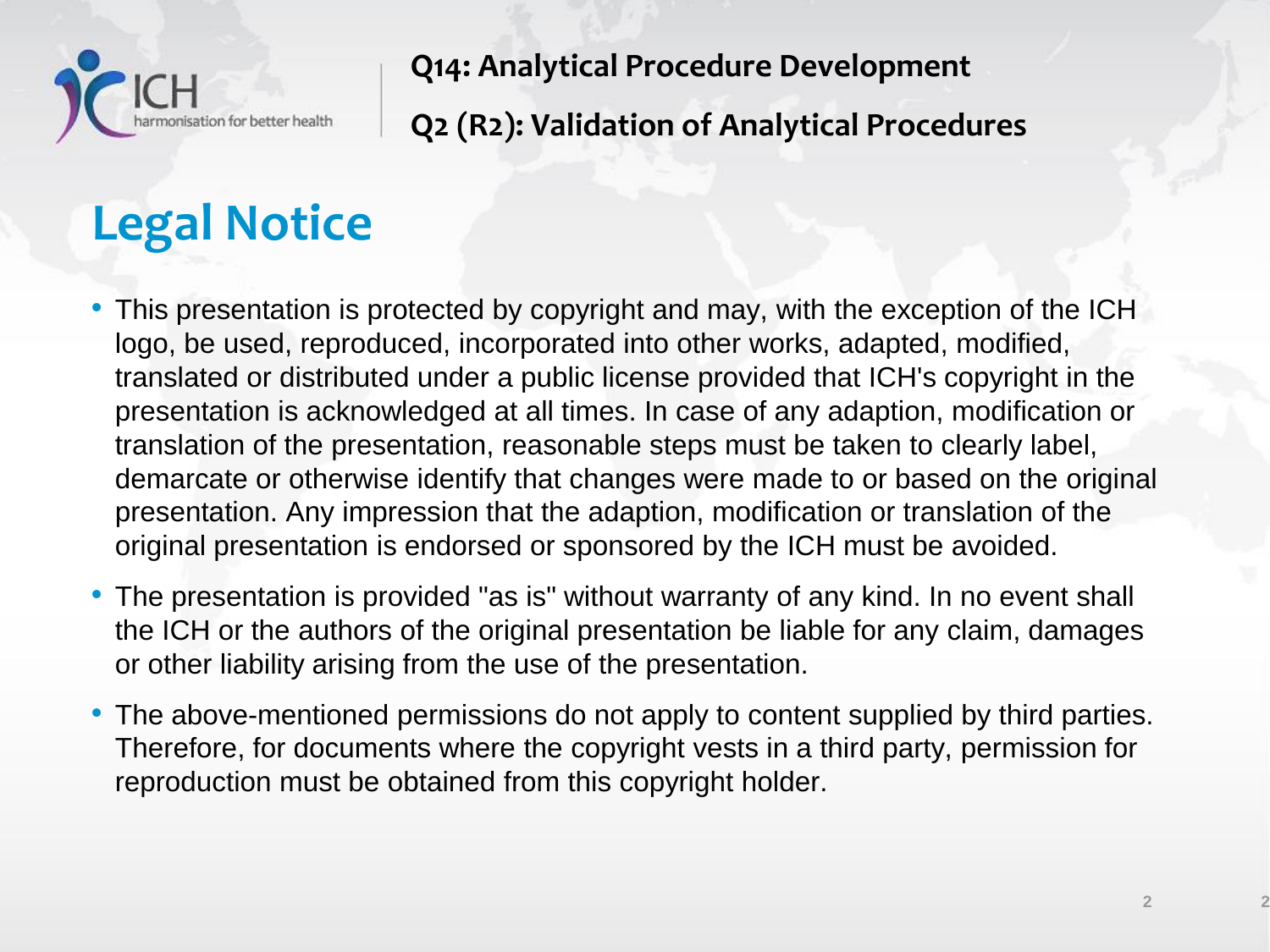

# **Background**

- •**The documents have been signed off as** *Step 2* **documents (24 March 2022) to be issued by the ICH Regulatory Members for public consultation**
- •**The documents were developed based on a Concept Paper (15 November 2018) and a Business Plan (15 November 2018)**
- •**Targeting finalization as** *Step 4* **documents to be implemented in the local regional regulatory system: May 2023**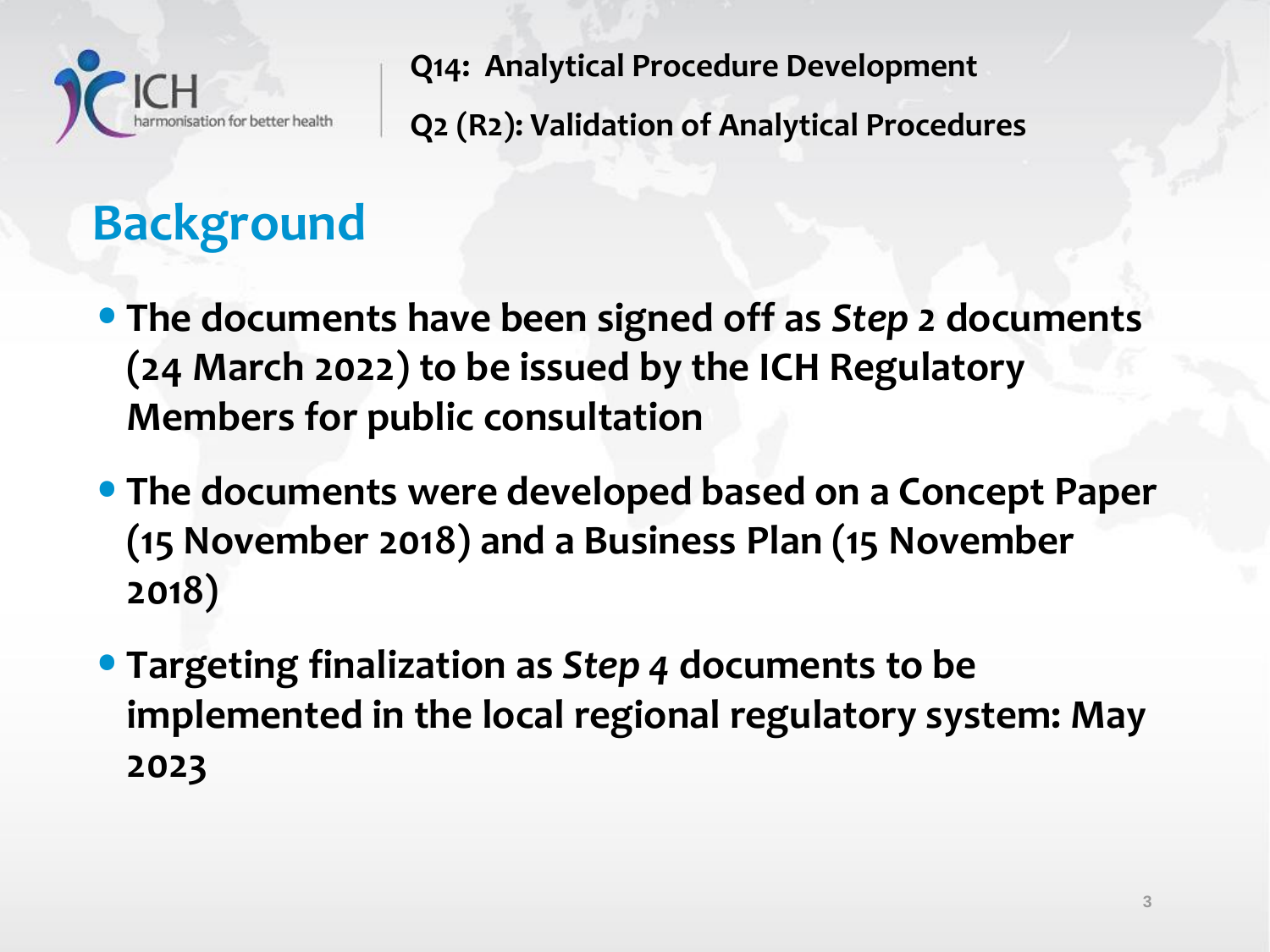

# **Key Principles**

- Together ICH Q14 and ICH Q2(R2) describe the development and validation activities suggested during the lifecycle of an analytical procedure used for the assessment of the quality of drug substances and drug products.
- ICH Q14 describes the scientific principles for development, change management and submission requirement of analytical procedures for the minimal and enhanced approach.
- ICH Q2(R2) provides guidance for establishing, submitting and maintaining evidence that an analytical procedure is fit for purpose (assuring drug quality).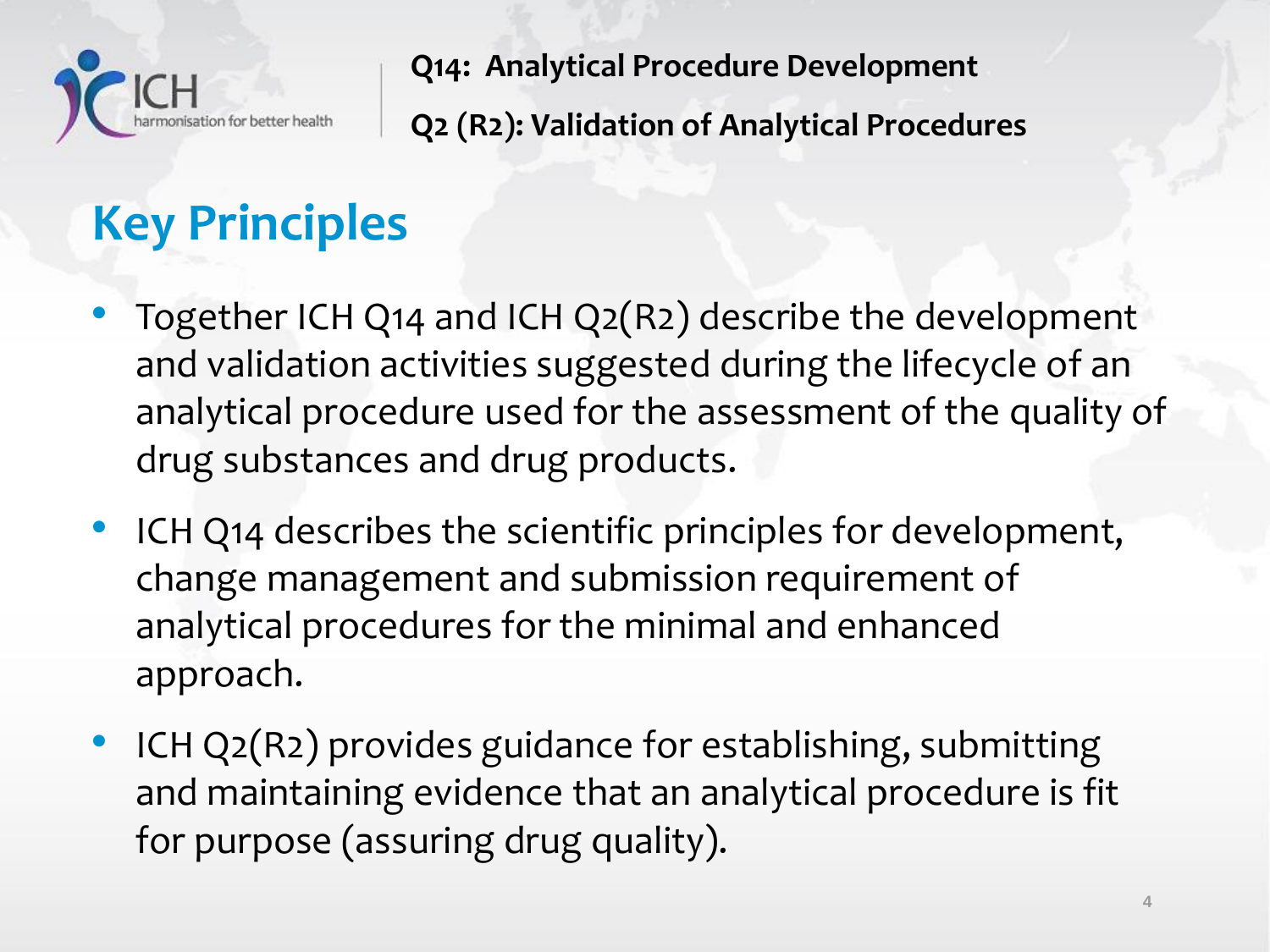

## **Guideline Objectives – Q14**

- Describes science and risk-based approaches for developing and maintaining analytical procedures fit for intended use, in line with the systematic approach suggested in ICH Q8 and using principles of ICH Q9.
- Specifies a minimal approach and elements of an enhanced approach for analytical procedure development.
- Describes considerations for the development of multivariate analytical procedures and for real time release testing (RTRT).
- Provides principles to support change management of analytical procedures based on risk management, comprehensive understanding of the analytical procedure and adherence to predefined criteria for performance characteristics.
- Includes submission considerations of analytical procedure development and related lifecycle information in the Common Technical Document (CTD) format.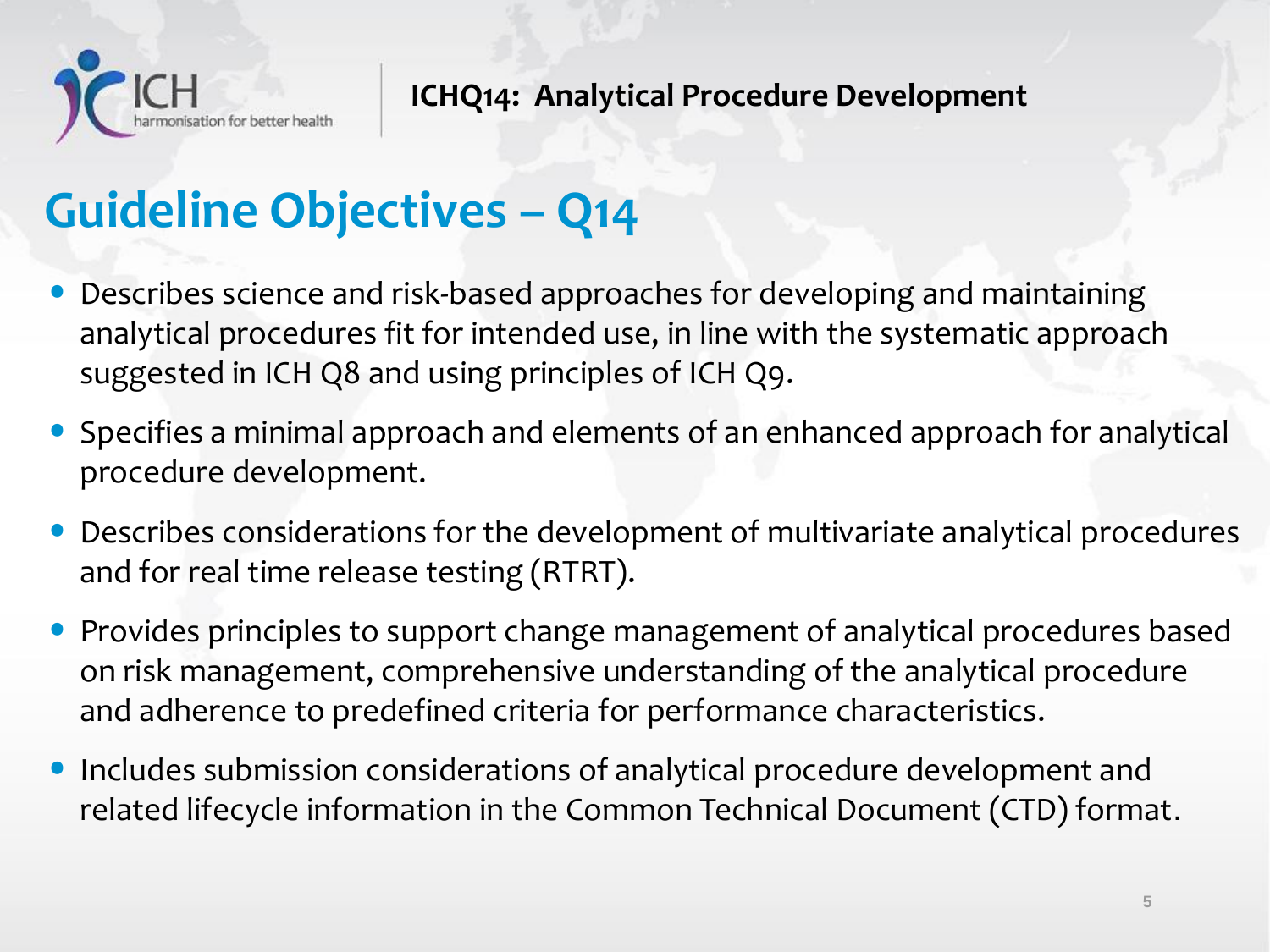

## **Expected Benefits – Q 14**

- Harmonization of scientific approaches, key factors and terminology for analytical procedure development
- Increased understanding of analytical procedure
- Employing predefined performance characteristics guides development and facilitates regulatory change management of analytical procedures
- Enabling preventative measures and facilitating continual improvement by using more analytical procedure knowledge.
- Reducing the amount of effort across the analytical procedure lifecycle.
- Guidance on demonstration of suitability for real time release testing.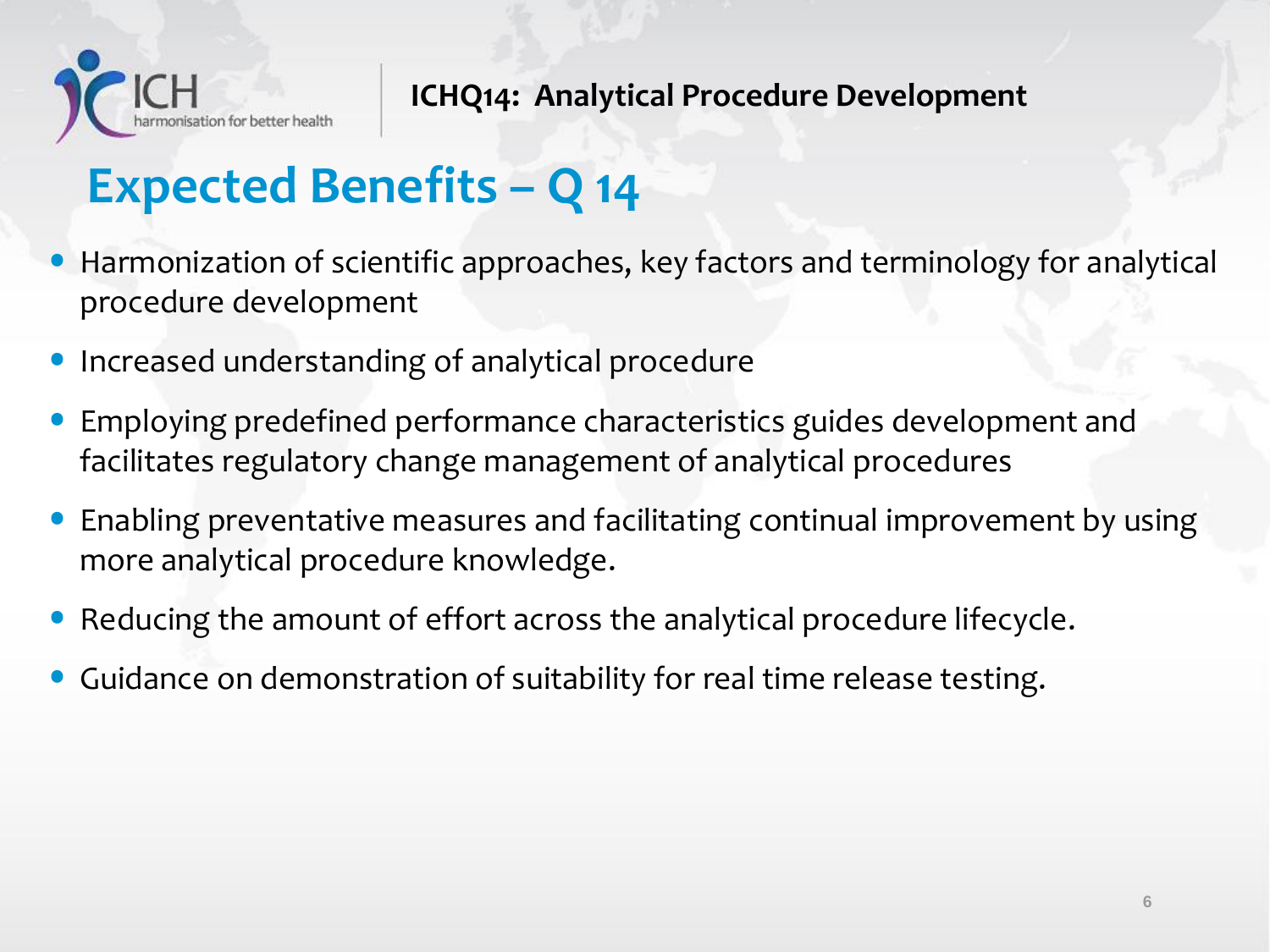

# **Table of Contents - Q14 Main Guideline**

- 1. Introduction (Objective of the Guideline)
- 2. Scope
- 3. Analytical Target Profile (ATP)
- 4. Knowledge and Risk Management in Analytical Procedure Development and Continual Improvement
- 5. Evaluation of Robustness and Parameter Ranges of Analytical Procedures
- 6. Analytical Procedure Control Strategy
	- Established Conditions for Analytical Procedures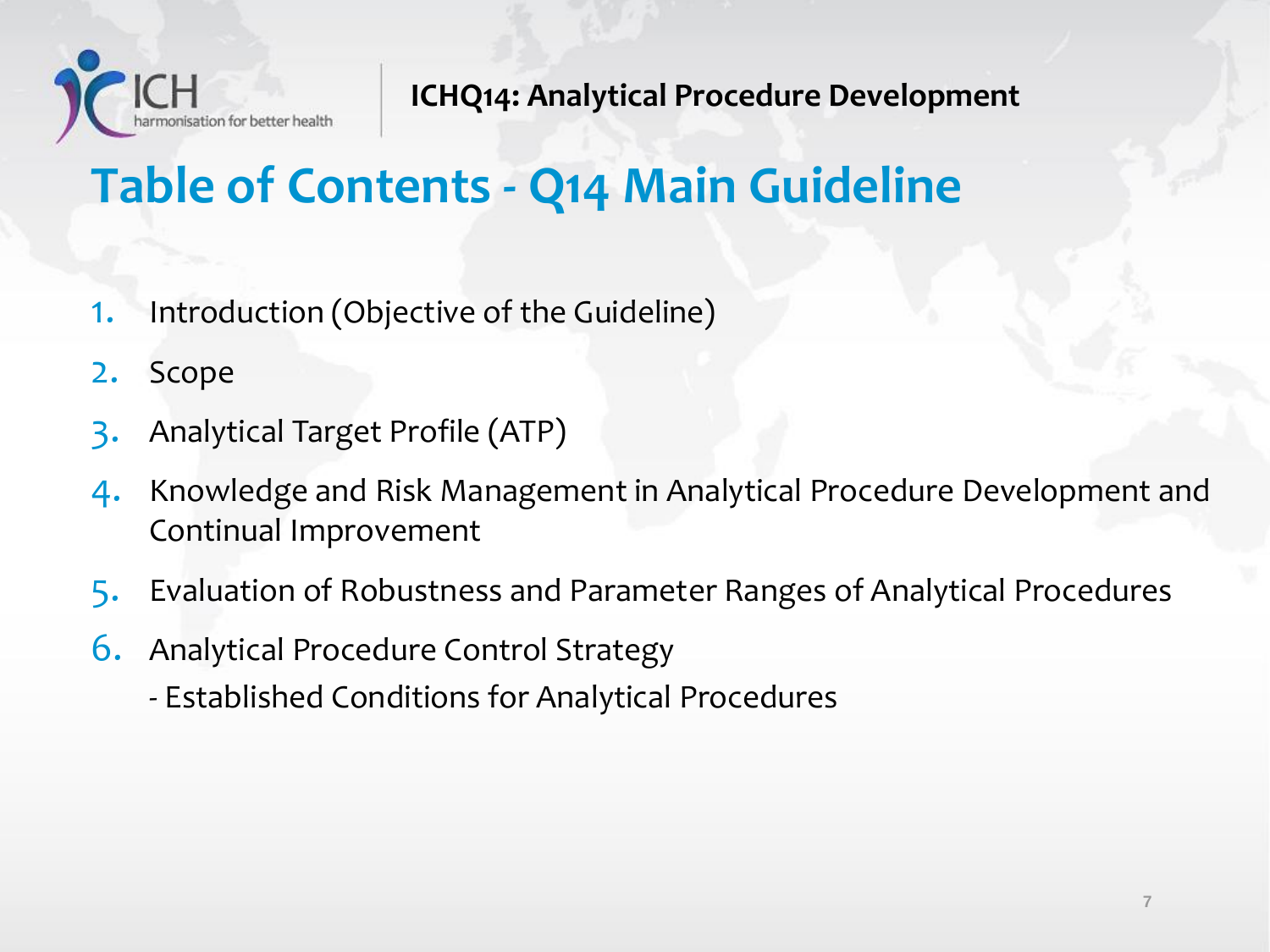

# **Table of Contents - Q14 Main Guideline**

- 7. Lifecycle Management and Post-Approval Changes of Analytical Procedures
- 8. Development of Multivariate Analytical Procedures
- 9. Development of Analytical Procedures for Real Time Release Testing: Special Considerations
- 10. Submission of Analytical Procedure Related Information
- 11. Glossary
- 12. References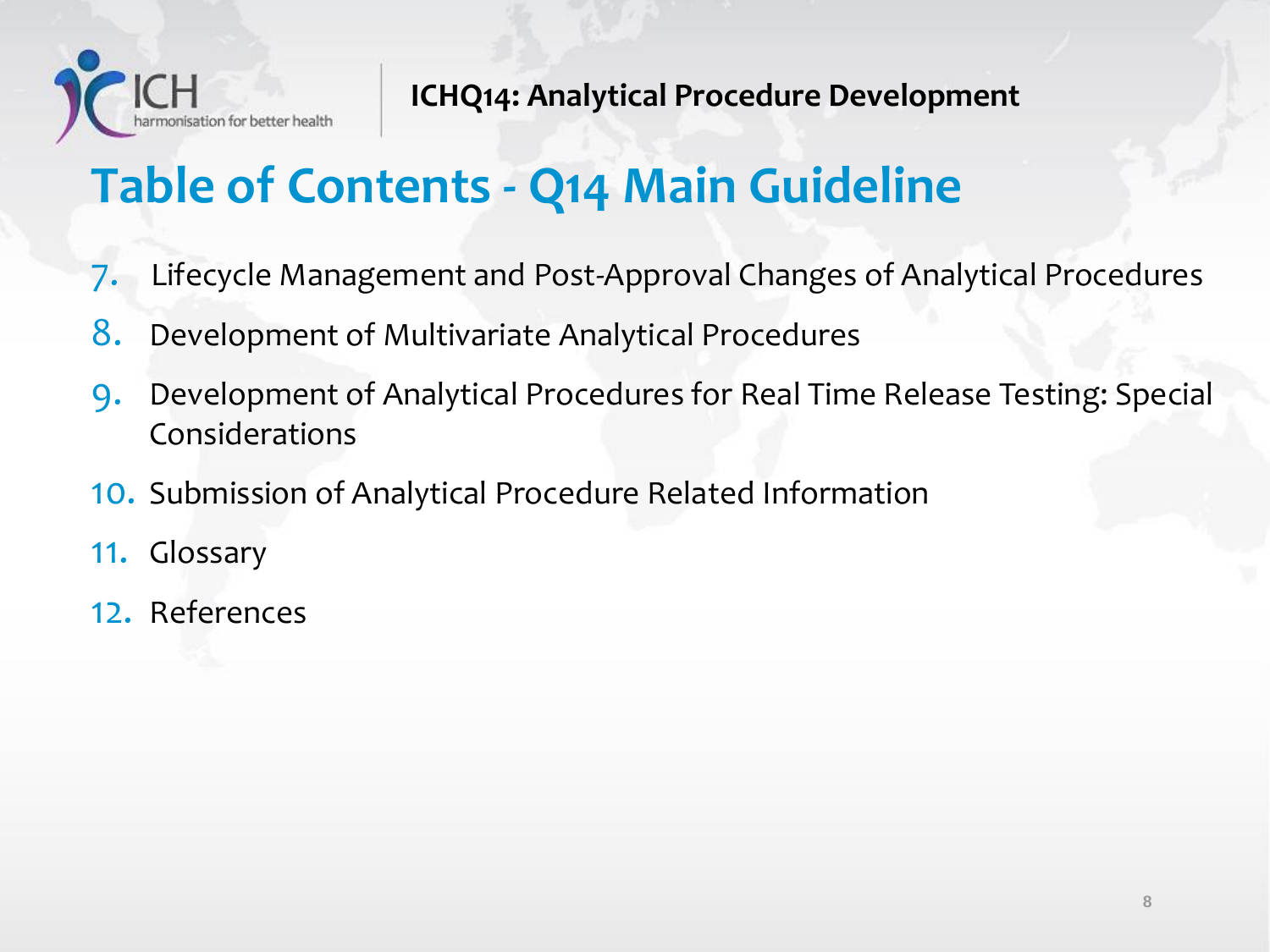

## **Table of Contents - Q14 Annex**

- Annex A Analytical Procedure Lifecycle
	- Measurement of Stereoisomers as Specific Process Related Impurities in a Small Molecule Drug Substance (DS)
	- Measurement of Potency for an anti-TNF-alpha Monoclonal Antibody
- Annex B: Validation Strategies for MODRs
- Annex C: Example of Multivariate Model Lifecycle Components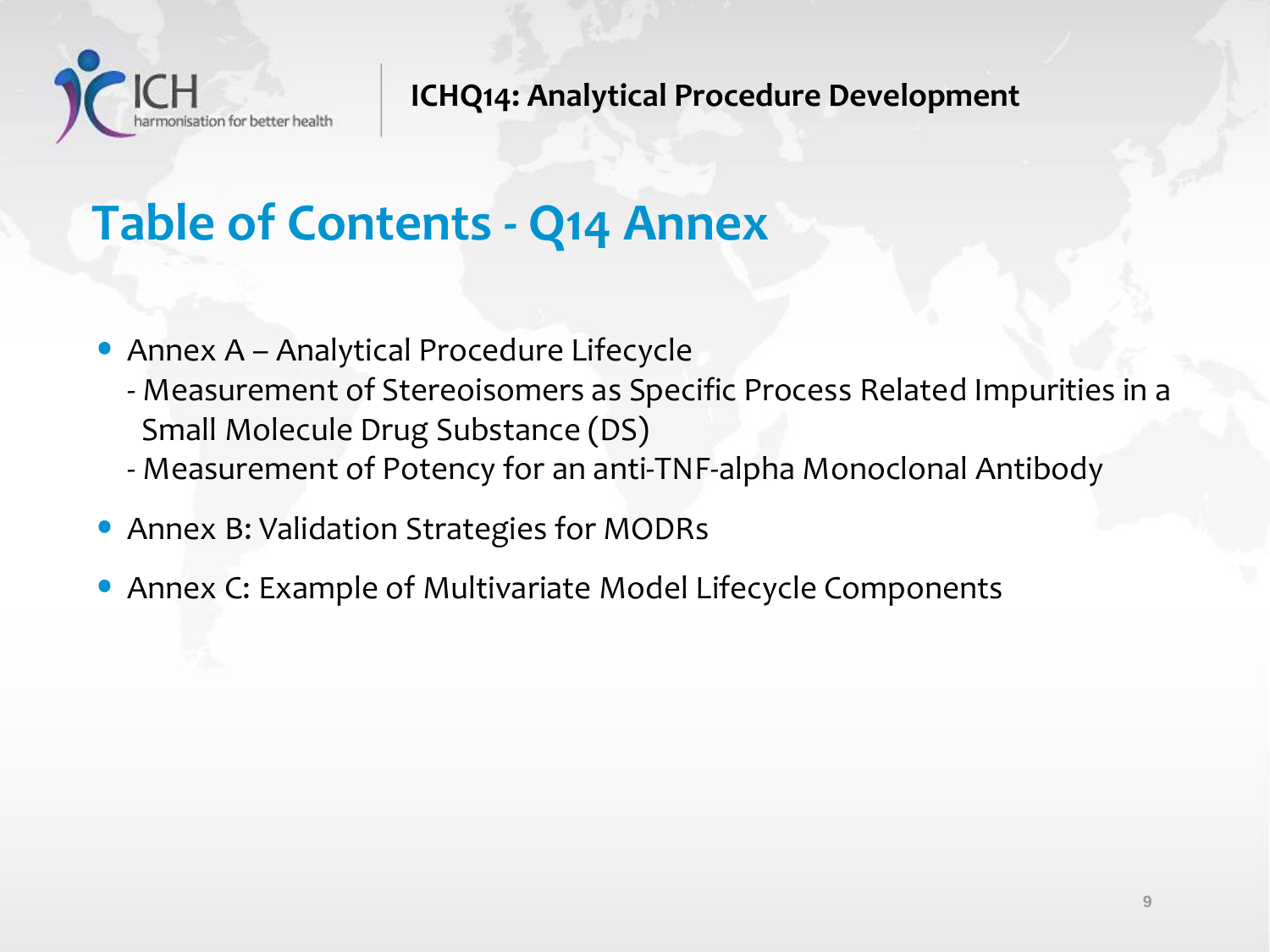

## **Chapter 2: Scope**

- Applies to new or revised analytical procedures used for release and stability testing of commercial drug substances and products (chemical and biological/biotechnological).
- Can also be applied to other analytical procedures used as part of the control strategy (ICH Q10, Pharmaceutical Quality System) following a risk-based approach.
- Scientific principles can be applied in a phase-appropriate manner during clinical development.
- May also be applicable to other types of products, with appropriate regulatory authority consultation as needed
- Development of pharmacopoeial analytical procedures is out of scope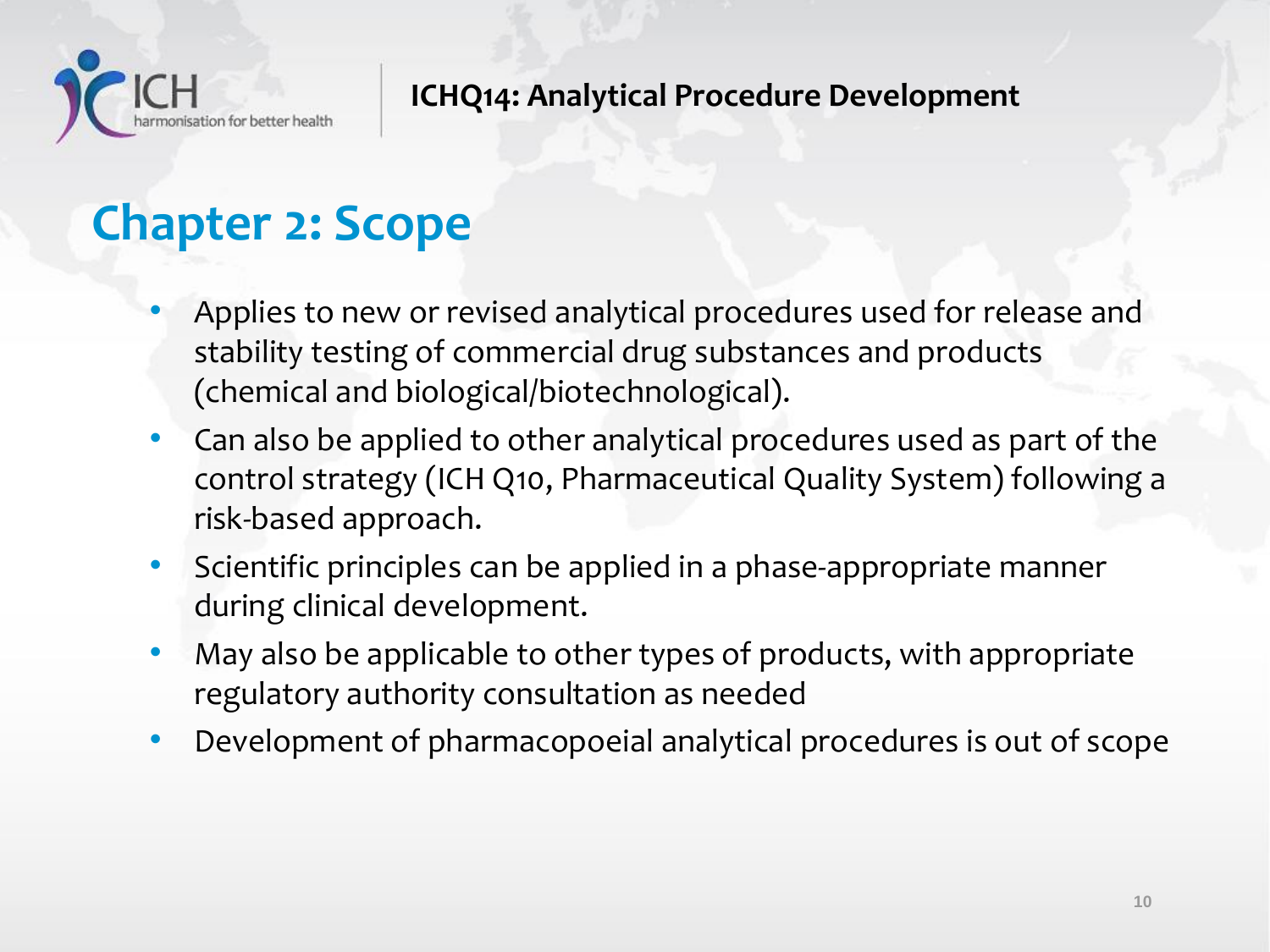

# **Chapter 2.2: Minimal versus Enhanced Approaches to Analytical Procedure Development**

#### **Minimal approach**

- Identifying attributes need to be tested
- Selecting appropriate technology and related instruments
- Conducting appropriate development studies
- Defining analytical procedure description

**Enhanced approach** 

- Evaluation of the sample properties
- Defining the analytical target profile (ATP)
- Conducting risk assessment and evaluating prior knowledge
- Conducting uni- or multi-variate experiments
- Defining an analytical procedure control strategy
- Defining a lifecycle change management plan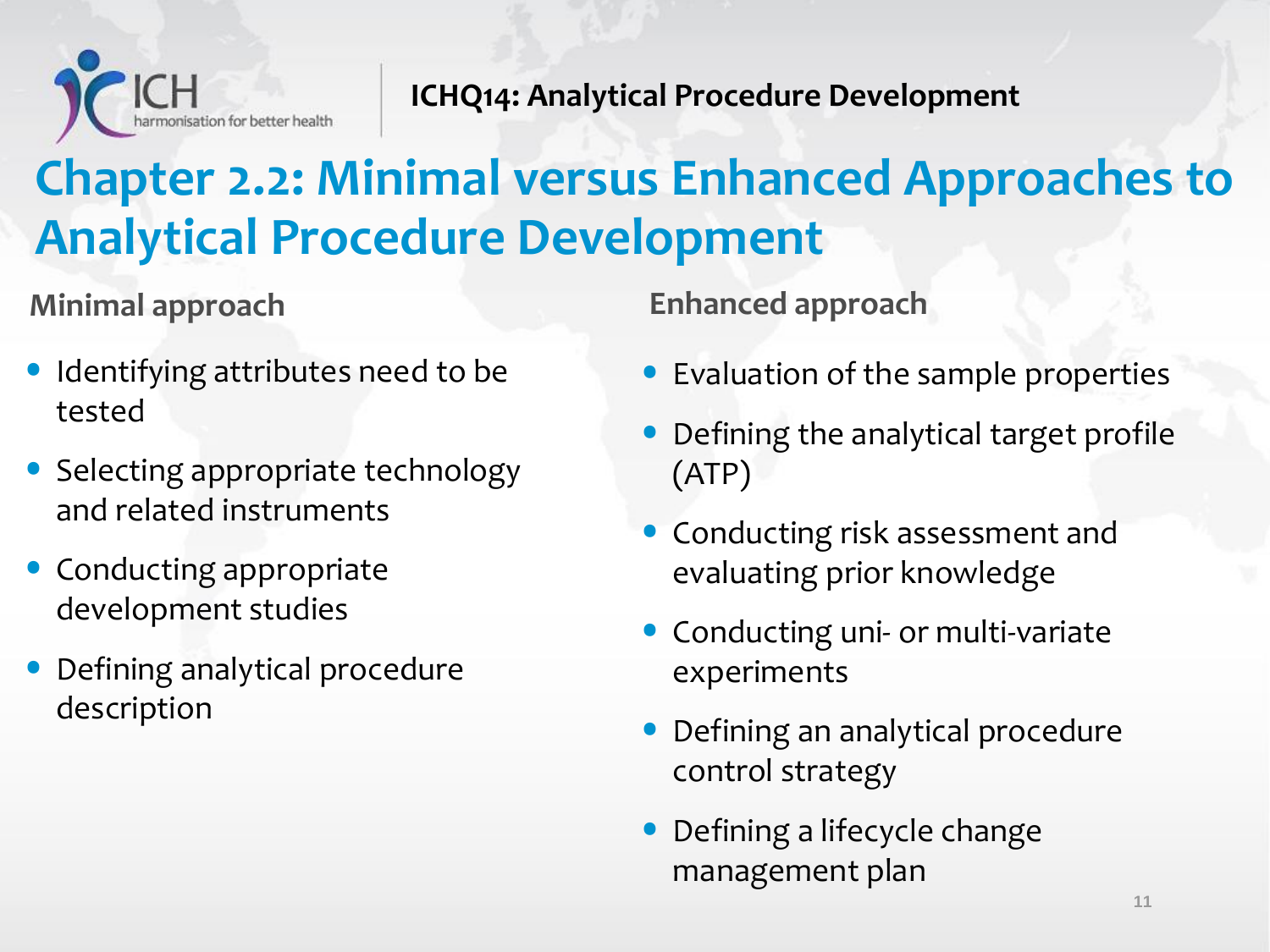

## **Chapter 2.2: Analytical Procedure Lifecycle**

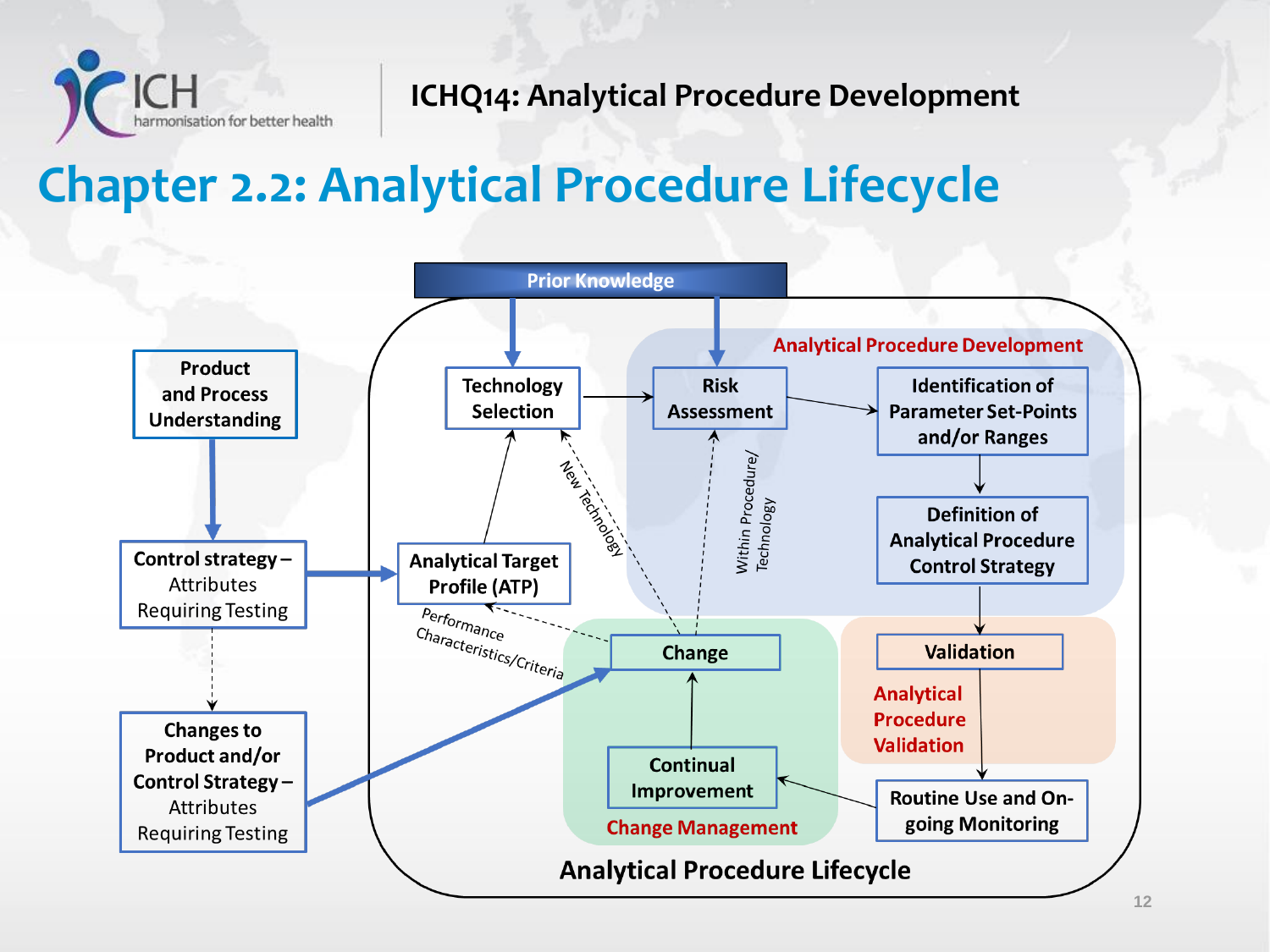

# **Chapter 3: Analytical Target Profile (ATP)**

ATP is an element of the enhanced approach

- A prospective summary of the performance characteristics describing the intended purpose and the anticipated performance criteria of an analytical measurement.
- Facilitates the selection of the technology, the procedure design and development as well as the subsequent performance monitoring and continual improvement of the analytical procedure.
- Multiple available analytical techniques may meet the performance requirements.
- Maintained over the lifecycle and can be used as basis for lifecycle management
- Examples described in Annex A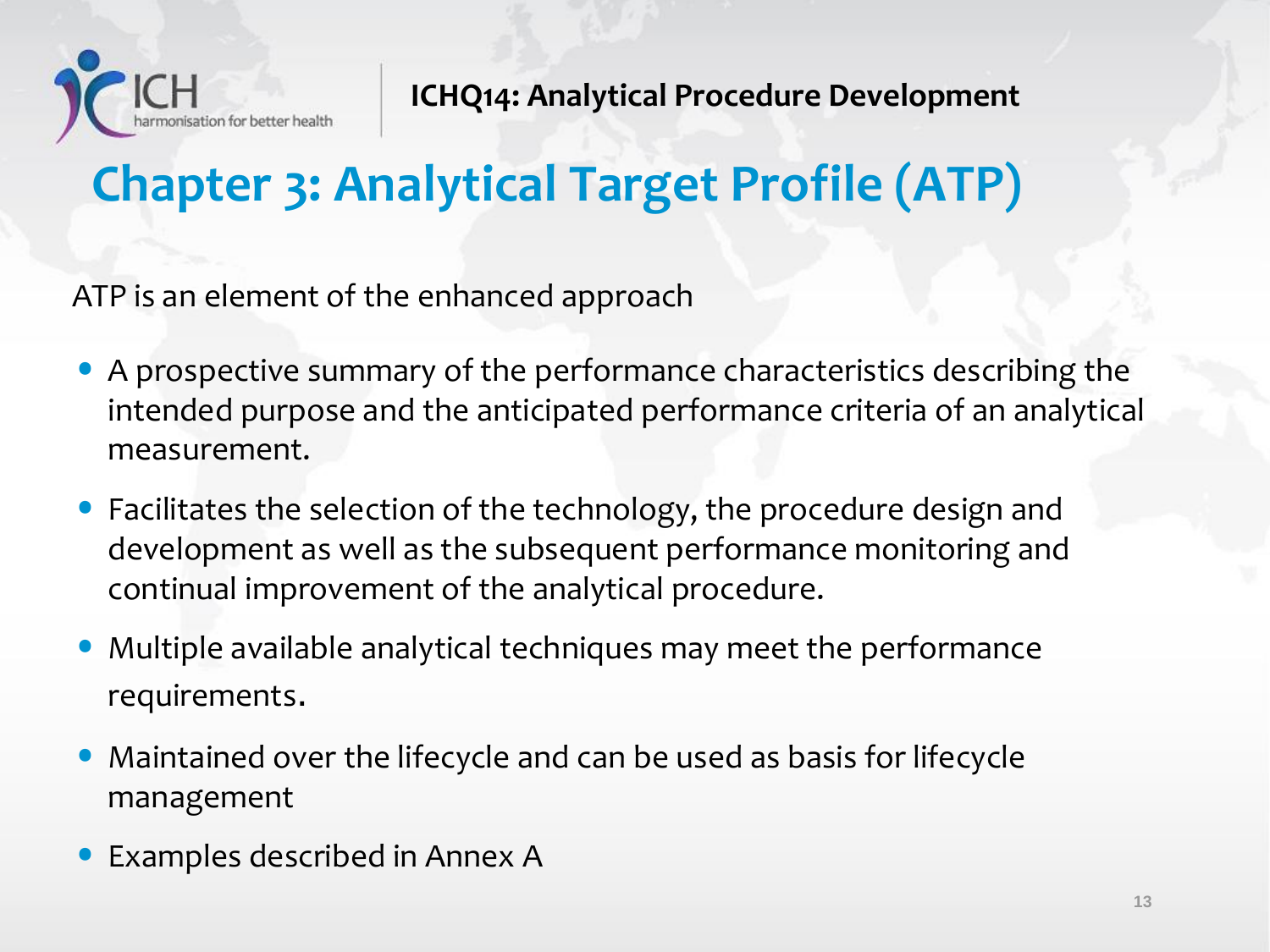

## **Chapter 4: Knowledge and Risk Management in Analytical Procedure Development and Continual Improvement**

Knowledge Management

- Prior knowledge is explicitly or implicitly used for informing decisions during analytical procedure development and lifecycle management.
- Prior product knowledge plays an important role in identifying the appropriate analytical technique.
- Knowledge of best practices and current state-of-the-art technologies as well as current regulatory expectations contributes to the selection of the most suitable technology for a given purpose.
- Platform analytical procedures can be leveraged to evaluate the attributes of a specific product without conducting additional procedure development.
- Knowledge related to analytical procedures should be actively managed throughout the product lifecycle.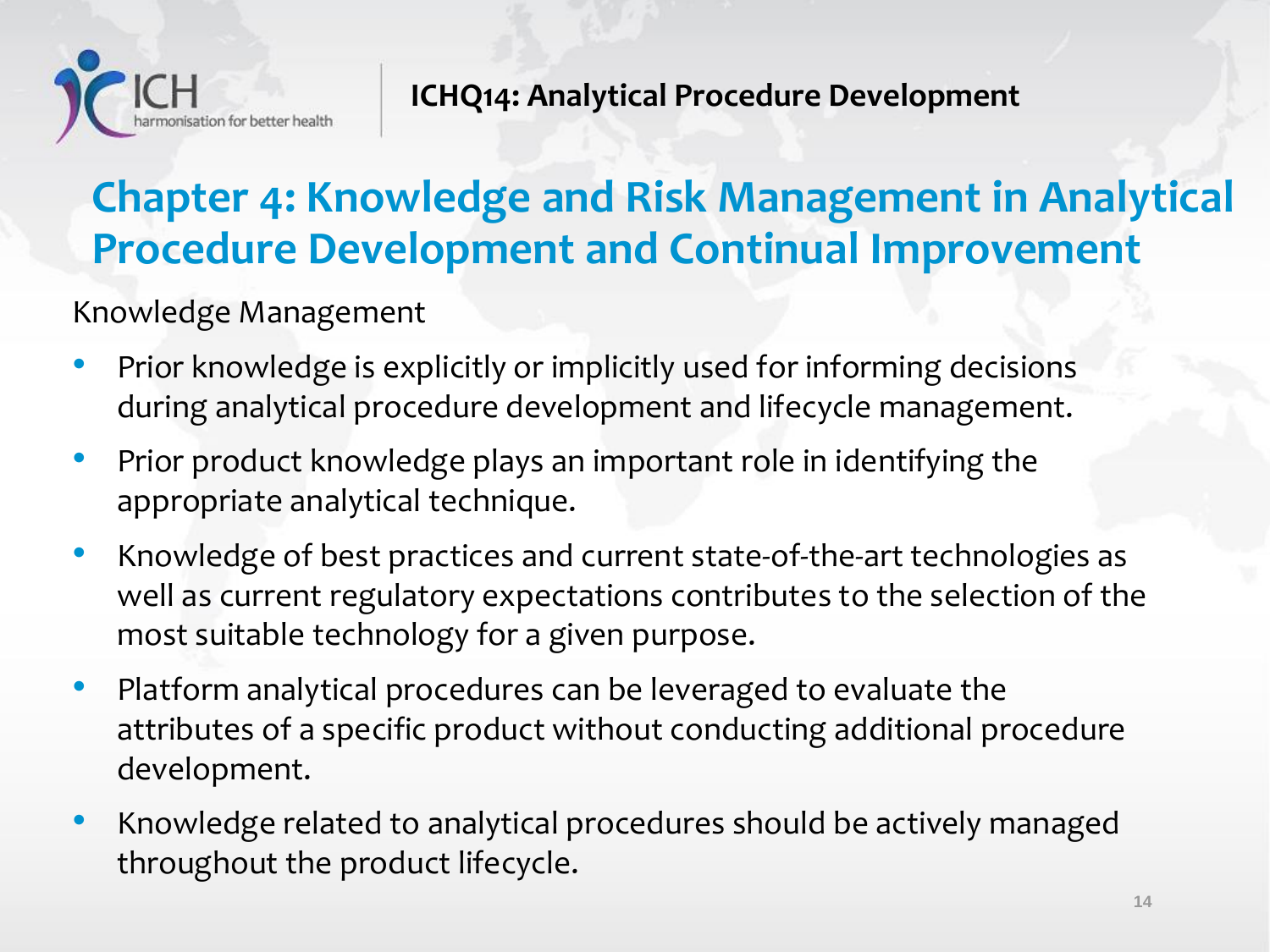

### **Chapter 4: Knowledge and Risk Management in Analytical Procedure Development and Continual Improvement**

#### Quality Risk Management (QRM)

- Risk assessment tools as described in ICHQ9 can be used to identify and assess analytical procedure parameters (factors and operational steps) with potential impact on performance and prioritize them for experimental investigation
- Analytical procedure control strategy can be established following risk control principles
- Continual improvement of analytical procedure performance should be supported by risk communication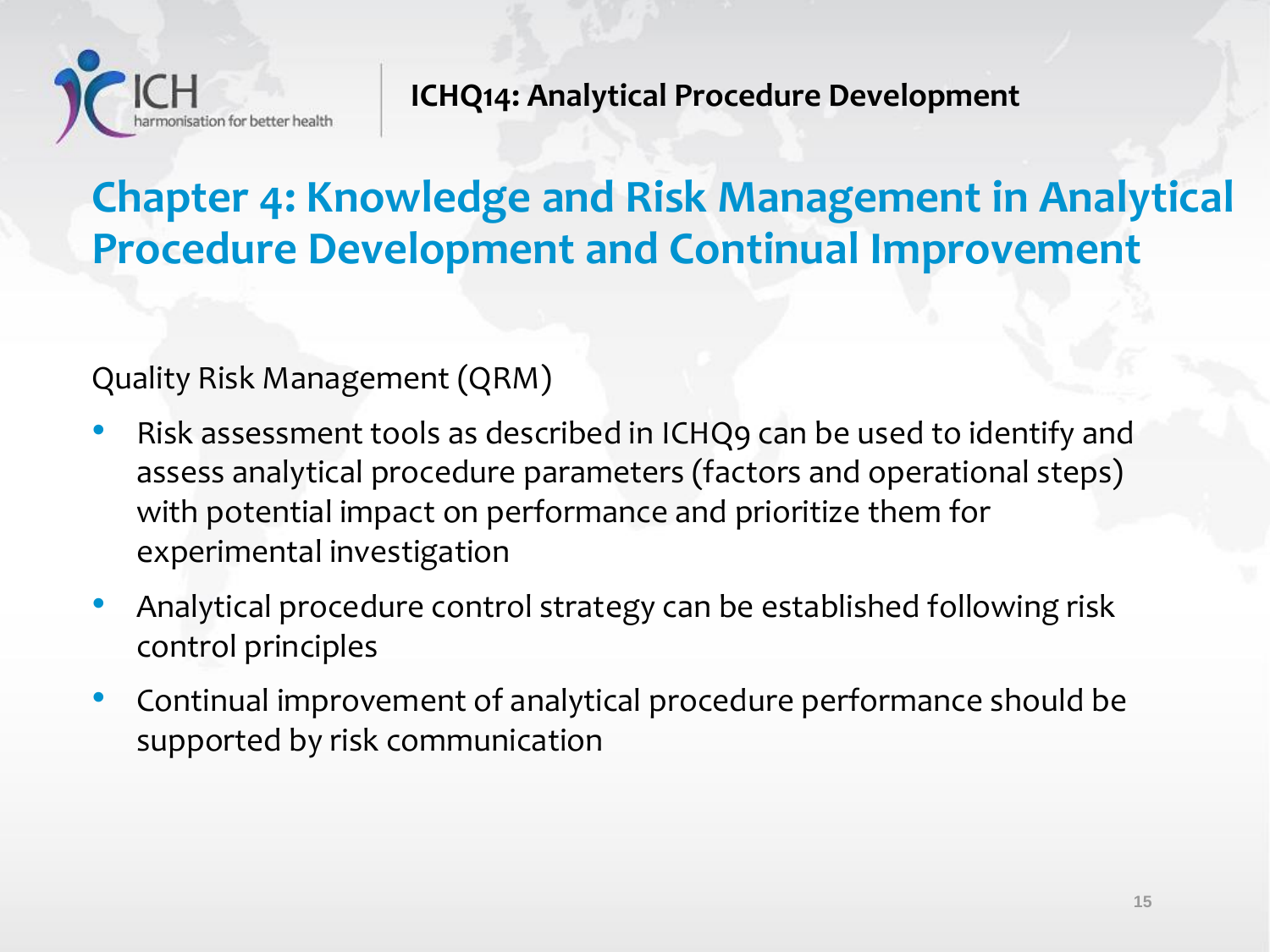

## **Chapter 5: Evaluation of Robustness and Parameter Ranges of Analytical Procedures**

- The robustness of an analytical procedure is a measure of its capacity to meet the expected performance requirements during normal use.
- Robustness is typically conducted during development and does not necessarily need to be repeated during validation.
- Depending on the design and outcome of the development studies Proven Acceptable Range (PAR) or Method Operable Design Range (MODR) may be established for a single or multiple parameters.
- Moving within an established parameter range (once approved) does not require regulatory notification.
- The part of a PAR or an MODR intended for routine use in the analytical procedure must be covered by validation data (example in Annex B).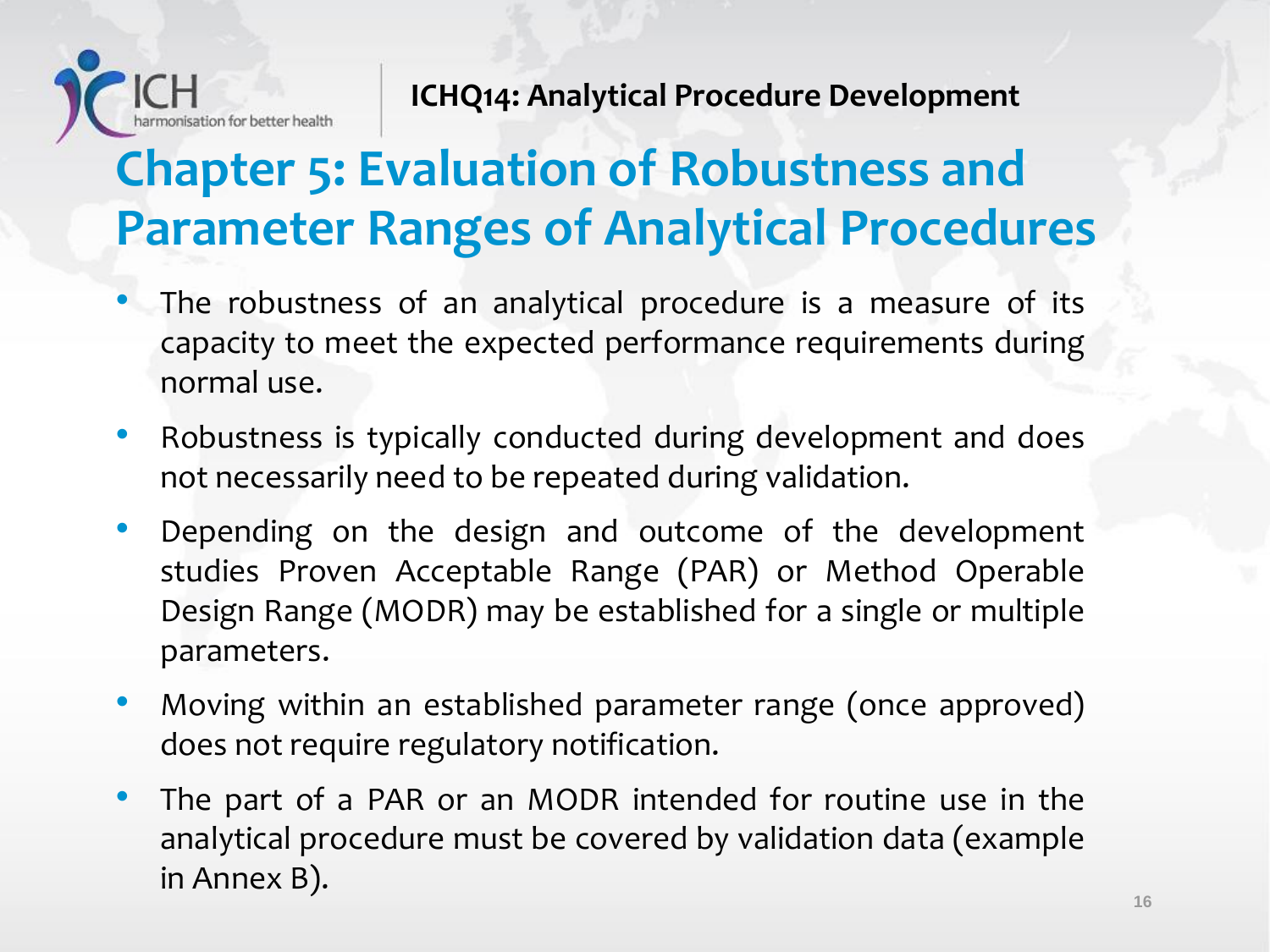

## **Chapter 6: Analytical Procedure Control Strategy**

- Ensures that the analytical procedure performs as expected during routine use throughout its lifecycle
- Consists of a set of controls (i.e., analytical procedure parameters needing control and system suitability test (SST))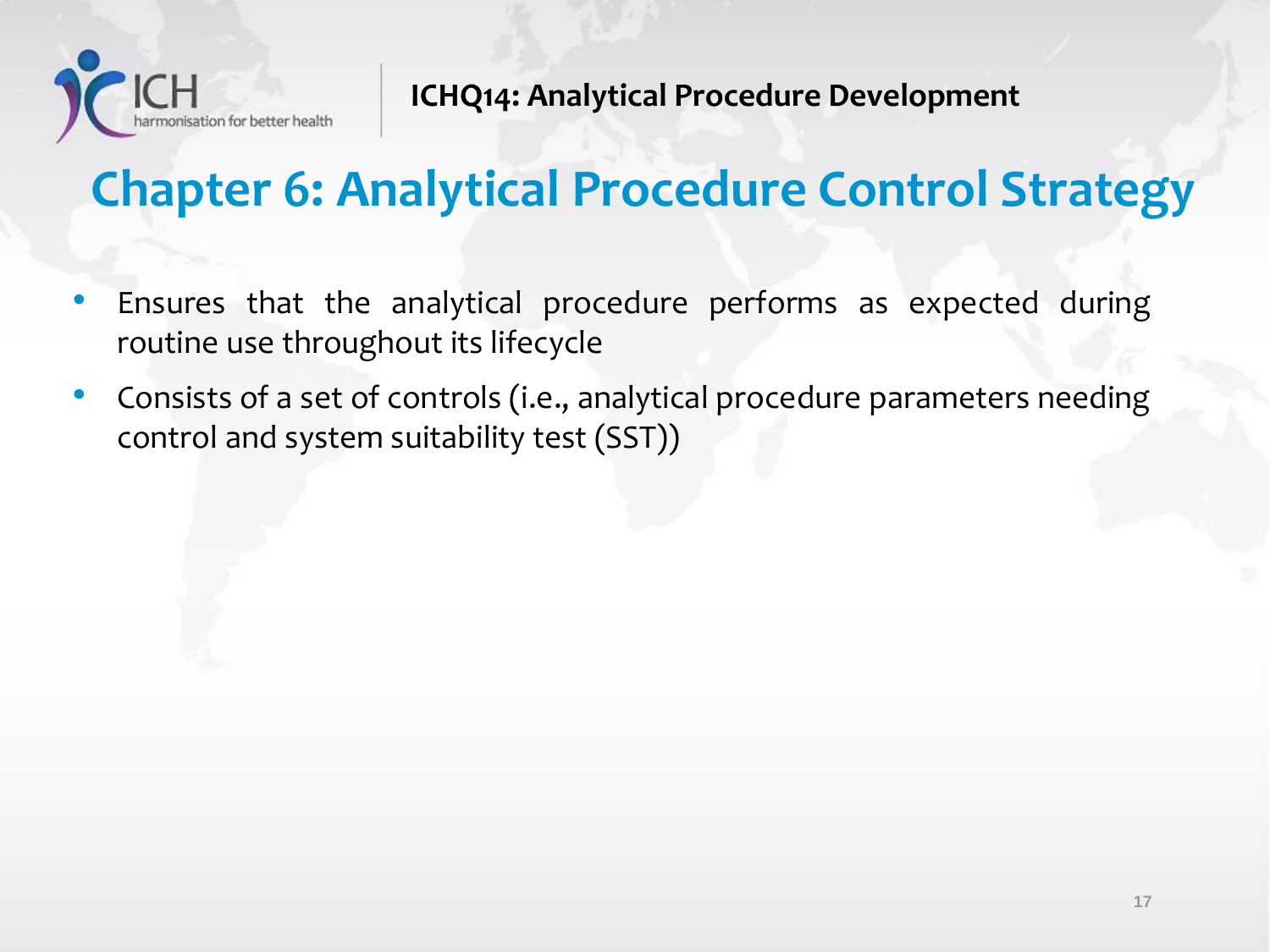

# **Chapter 6: Analytical Procedure Control Strategy**

Established Conditions (ECs) for analytical procedures

- In line with ICH Q12
- Nature and extent of ECs depends on development approach, complexity of the analytical procedure and demonstrated understanding
- With a minimal approach, the number of ECs may be extensive with fixed analytical procedure parameters and set points.
- In the enhanced approach an increased understanding of analytical procedure parameters and impact on performance facilitates identification of which factors require control and thus enable a more appropriate set of ECs (examples in Annex A).
	- ECs can be focused on performance characteristics (e.g., specificity, accuracy, precision)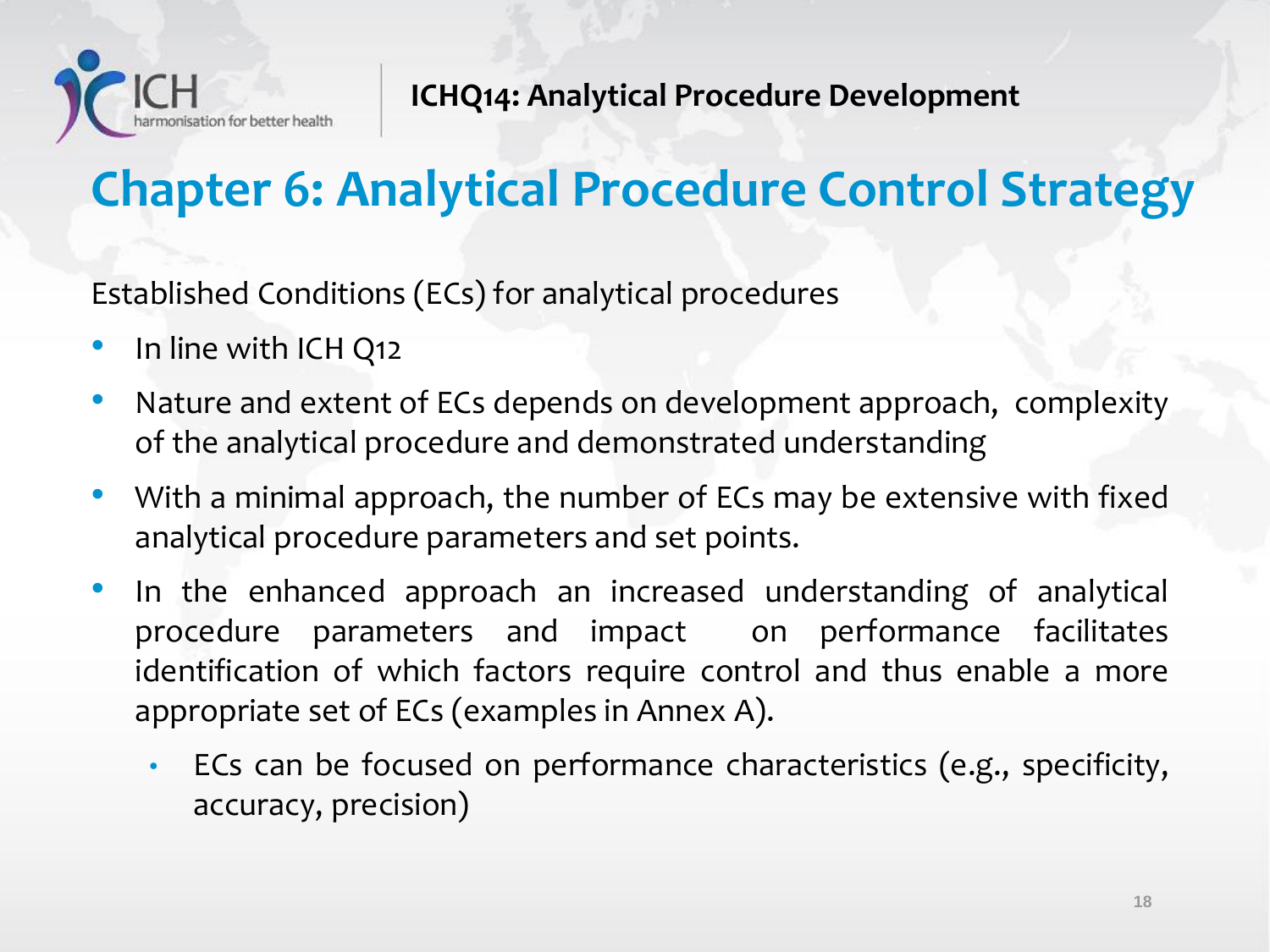

## **Chapter 7: Lifecycle Management and Post-Approval Changes of Analytical Procedures**

- If a minimal approach to development is taken, then any changes should be reported according to existing regional reporting requirements.
- The use of different elements of the enhanced approach can facilitate management and regulatory communication of post-approval changes.
- In cases where ECs are proposed, the risk associated with prospective changes should be assessed up front to define the appropriate reporting category. The reporting category should be commensurate with the risk.
- During implementation QRM can be used to re-confirm that the originally agreed reporting category is still appropriate. The outcome of this risk assessment informs the design and extent of the studies needed to support the change including an appropriate bridging strategy.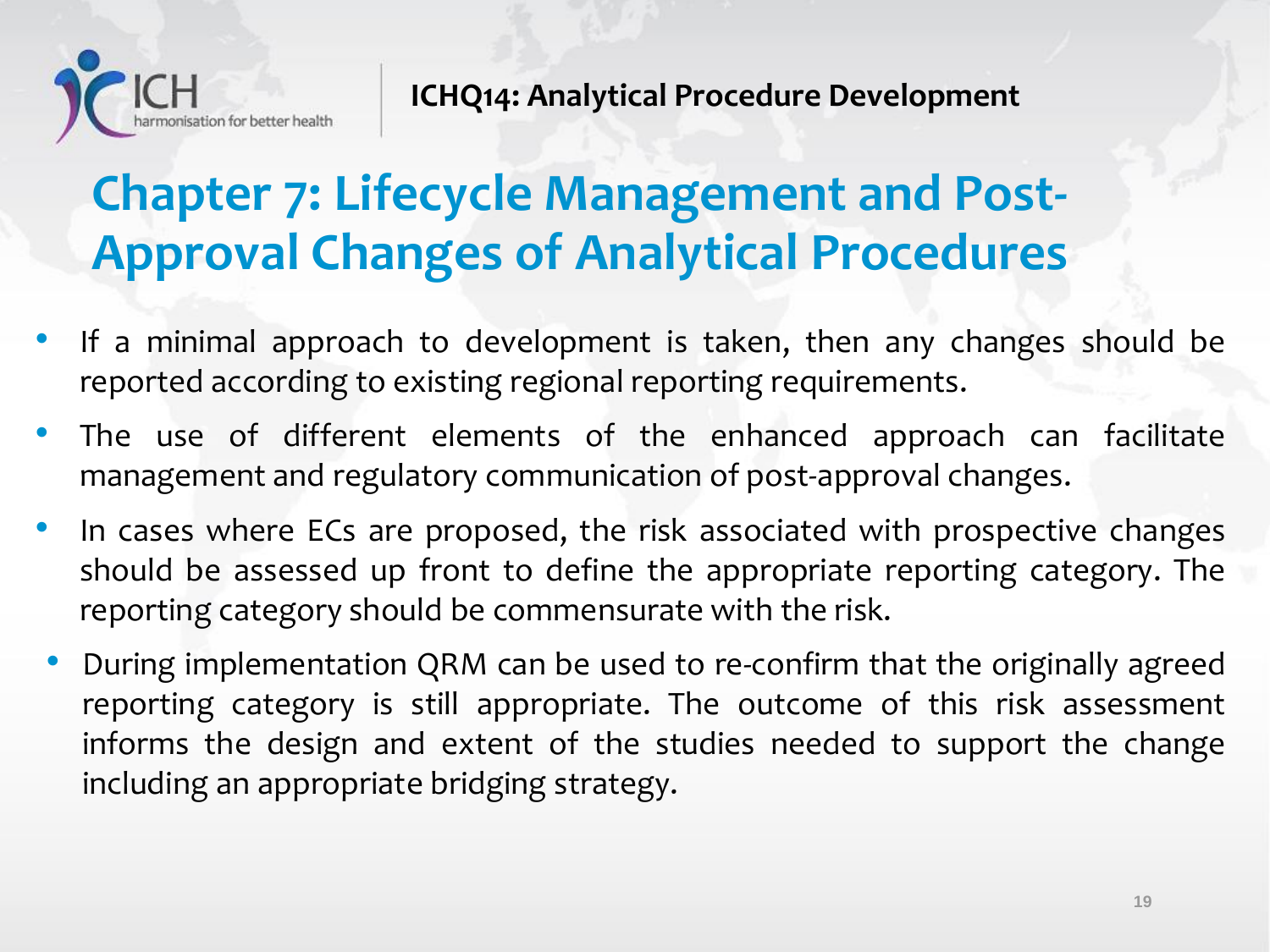

## **Chapter 7: Lifecycle Management and Post-Approval Changes of Analytical Procedures**



- \* Including analytical procedure control strategy
- \*\* Sufficient information or prior knowledge should be available to design appropriate future bridging studies
- \*\*\* In some cases, moderate risk changes proposed by the company may require prior approval based on health authority feedback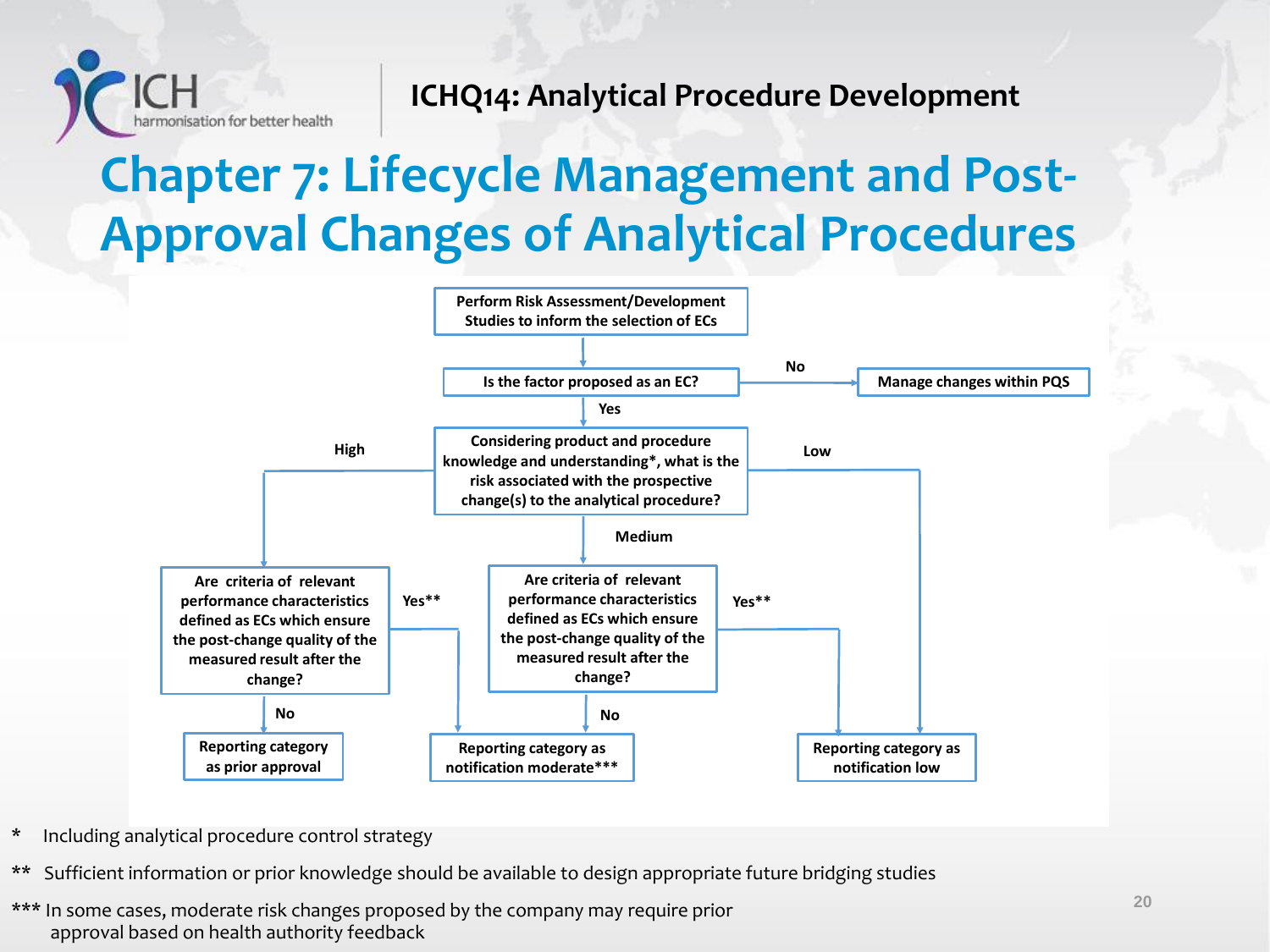

## **Chapter 8: Development of Multivariate Analytical Procedures**

- Expectations for the development of multivariate analytical procedures are provided by describing the following important aspects:
	- Sample and sample population
	- Variable selection
	- Data transformation
	- Robustness
	- Recalibration and model maintenance
- The multivariate model lifecycle is iterative and can be broken down into 3 major components: (1) model establishment, (2) routine production and (3) model maintenance.
- Example of Multivariate Model Lifecycle Components is provided in Annex C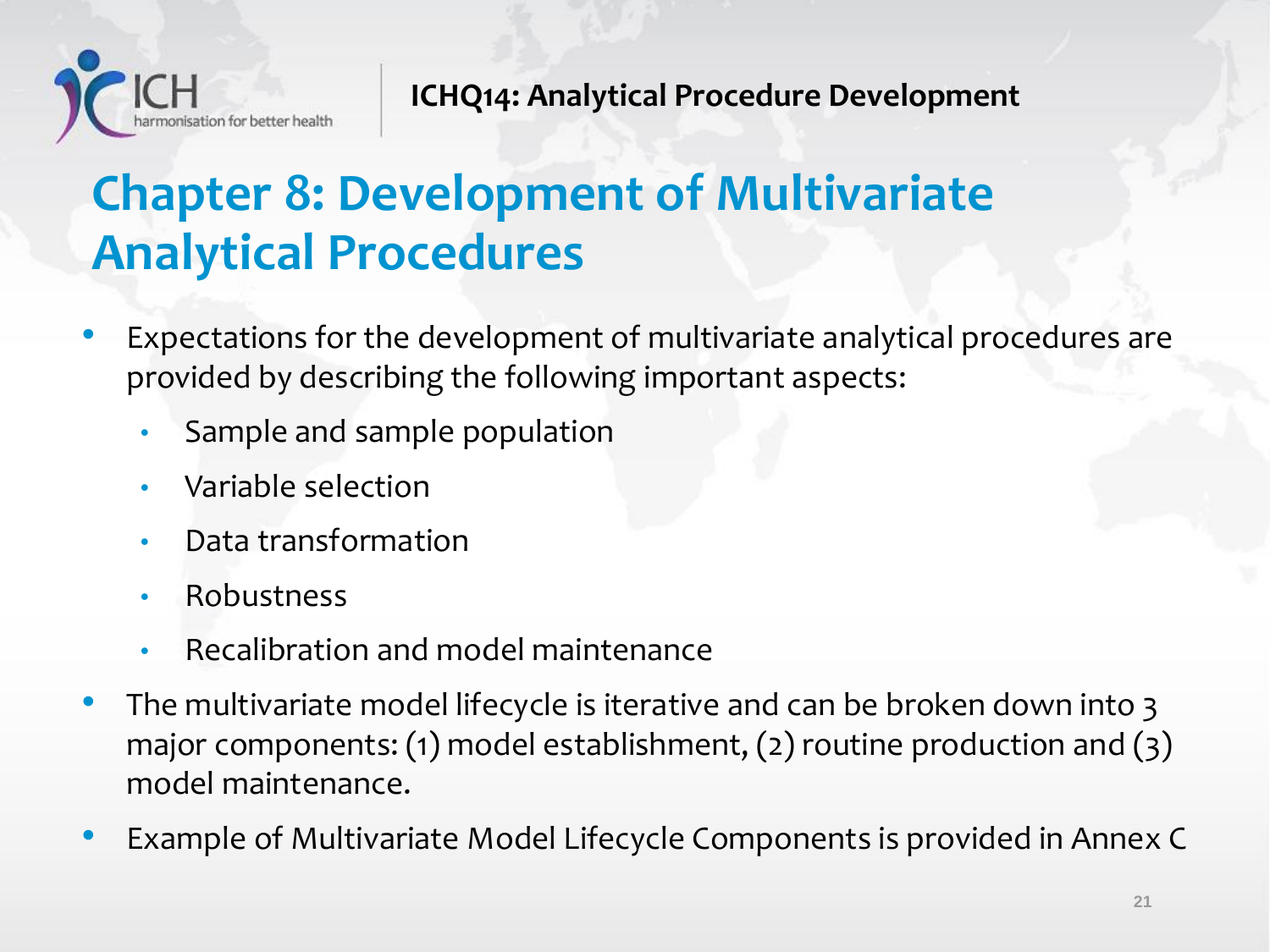

### **Chapter 9: Development of Analytical Procedures for Real Time Release Testing: Special Considerations**

- Real time release testing (RTRT) can be based on an appropriate combination of one or more process measurements and/or material attributes to provide a prediction of one or more product Critical Quality Attributes (CQAs) and needs to be specific for that CQA.
- The relationship between the RTRT approach and the product CQAs, as well as acceptance criteria, should be fully justified.
- As appropriate, an RTRT procedure should be validated as recommended in ICH Q2.
- Consideration for sample and sample interface are provided.
- The impact on specifications if an RTRT approach is used is described.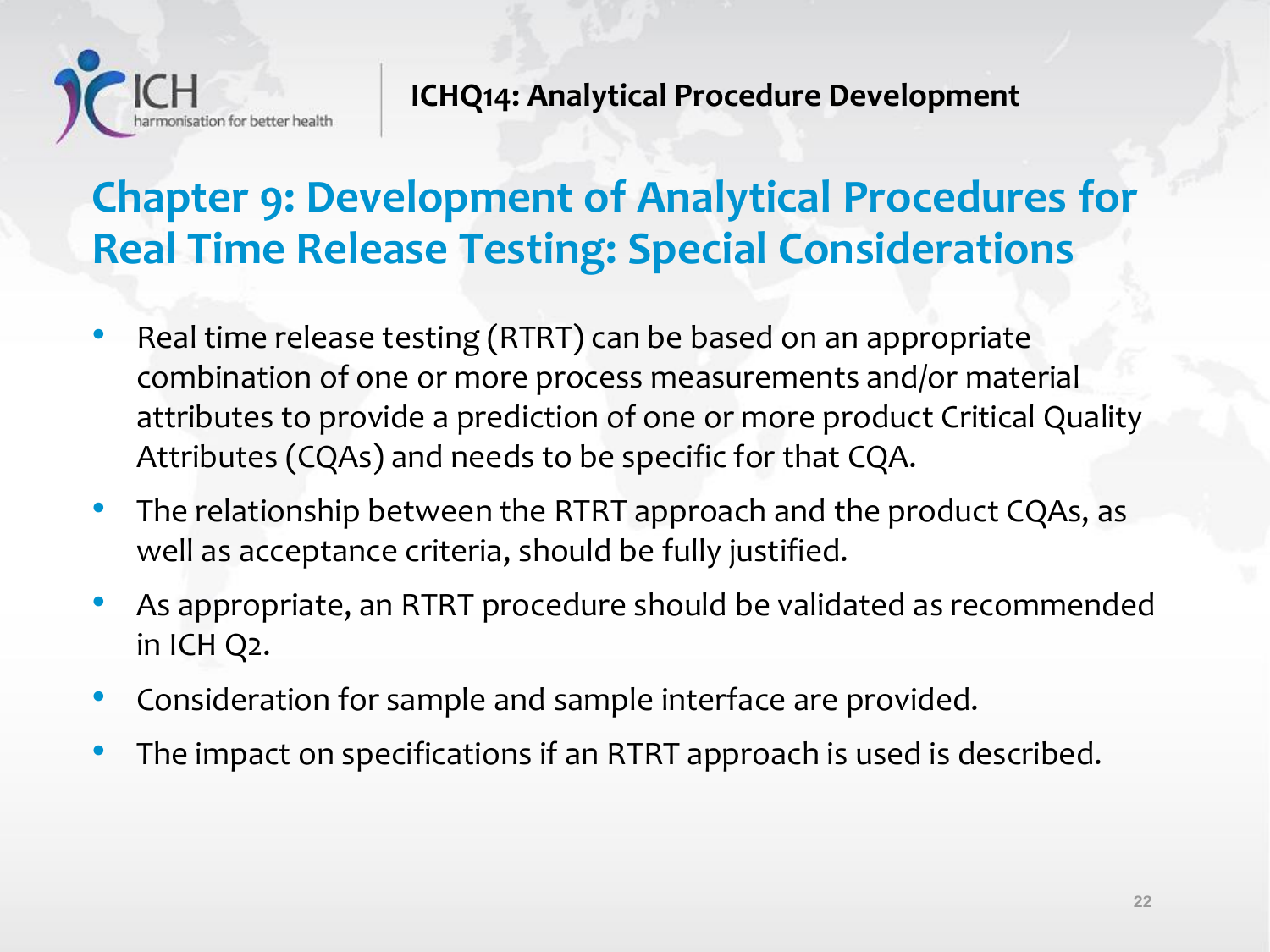

## **Chapter 10: Submission of Analytical Procedure Related Information**

- Information to be included in the CTD section 3.2.S.4.2 and 3.2.P.5.2.
	- The analytical procedure description
	- In the enhanced approach: Performance characteristics and acceptance criteria and other elements of the enhanced approach (e.g. MODRs, PARs)
- Other analytical procedures used as part of the control strategy can be included in relevant CTD sections (e.g., 3.2.S.2, 3.2.P.3 and 3.2.P.4).
- Information to be included in the CTD section 3.2.S.4.3 and section 3.2.P.5.3
	- Validation data
	- Additional development and additional information needed to justify control strategy, ECs and their reporting categories to support the proposed lifecycle management strategy
- Specific guidance for submission of multivariate procedures and their validation is provided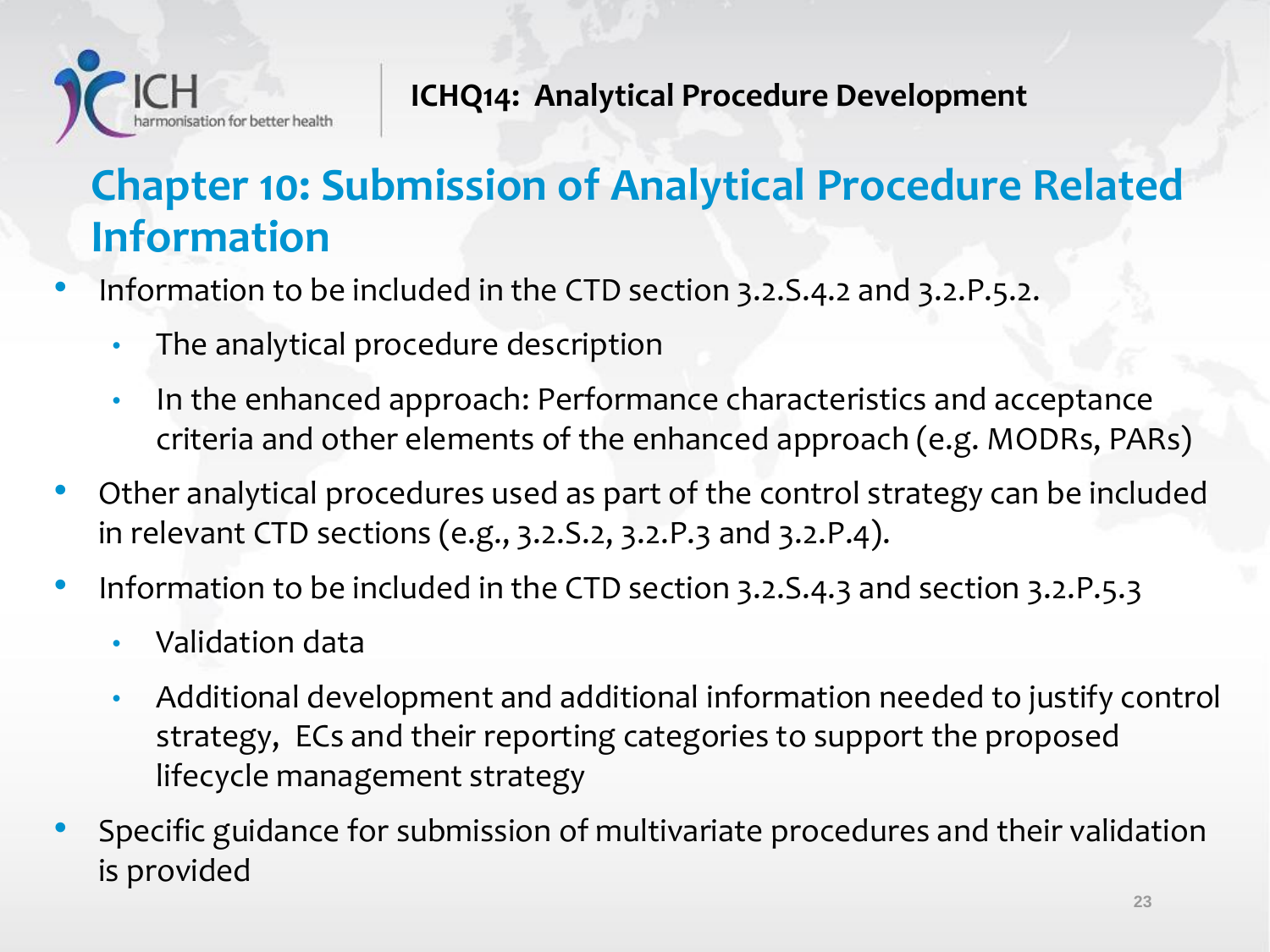

# **Annex A: Analytical Procedure Lifecycle Management**

Provides examples describing how

- analytical procedure performance characteristics derived from the product context and knowledge could be summarized in an ATP
- ECs for analytical procedures can be identified (enhanced approach)
- QRM and the adherence to associated criteria for relevant performance characteristics can
	- help to justify the respective reporting categories for ECs
	- ensure the post-change quality of the measured result during post approval change management of analytical procedures
- Example 1: Measurement of Stereoisomers as Specific Process Related Impurities in a Small Molecule Drug Substance (DS)
- Example 2: Measurement of Potency for an anti-TNF-alpha Monoclonal Antibody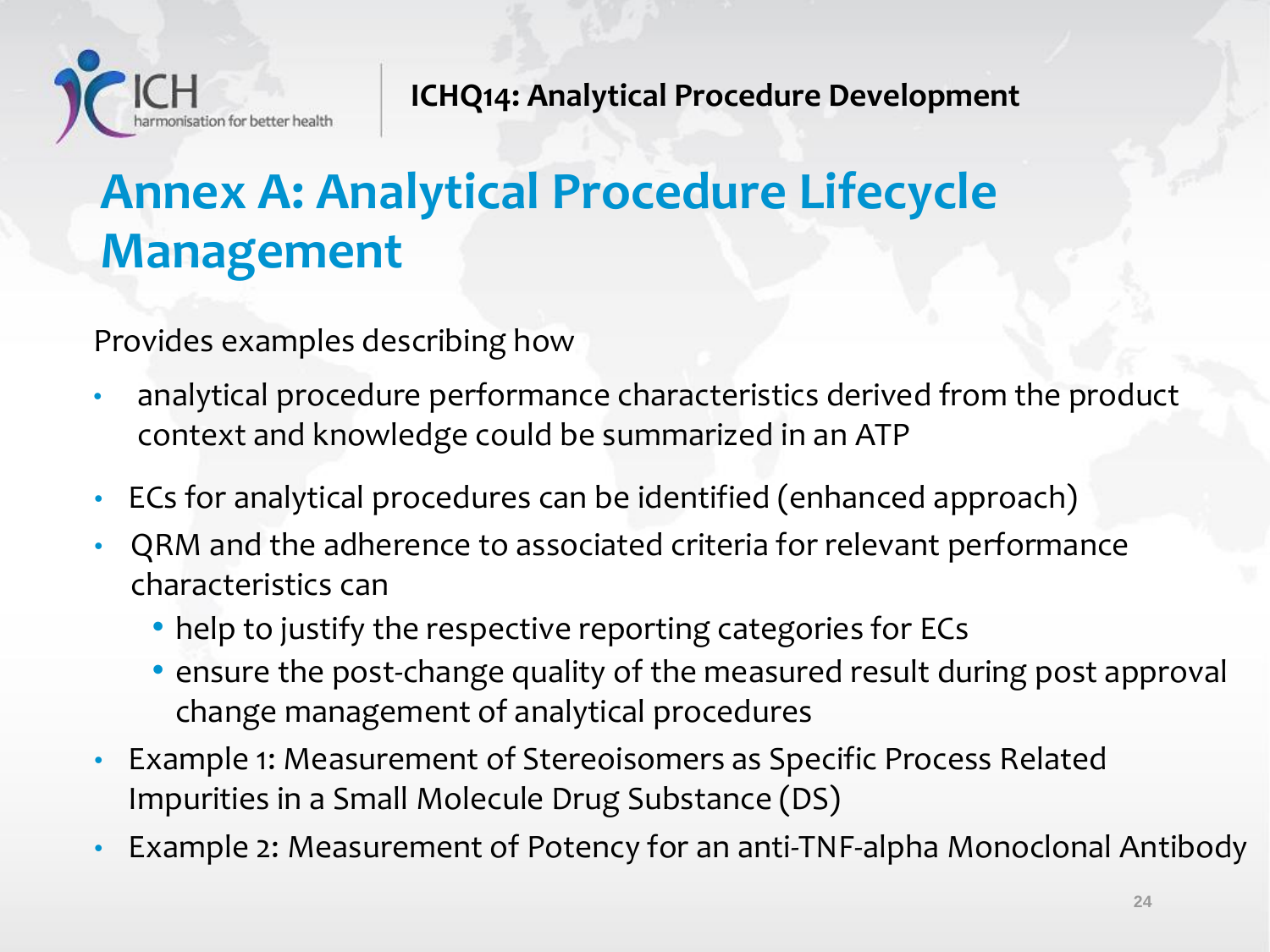

# **Guideline Objectives – Q2**

- Presents a discussion of elements for consideration during the validation of analytical procedures included as part of registration applications submitted within the ICH member regulatory authorities
- Guidance and recommendations on how to derive and evaluate the various validation tests for each analytical procedure
- Serves as a collection of terms, and their definitions
- Bridge the differences that often exist between various compendia and documents of the ICH member regulatory agencies
- Provides an indication of the data which should be presented in a regulatory submission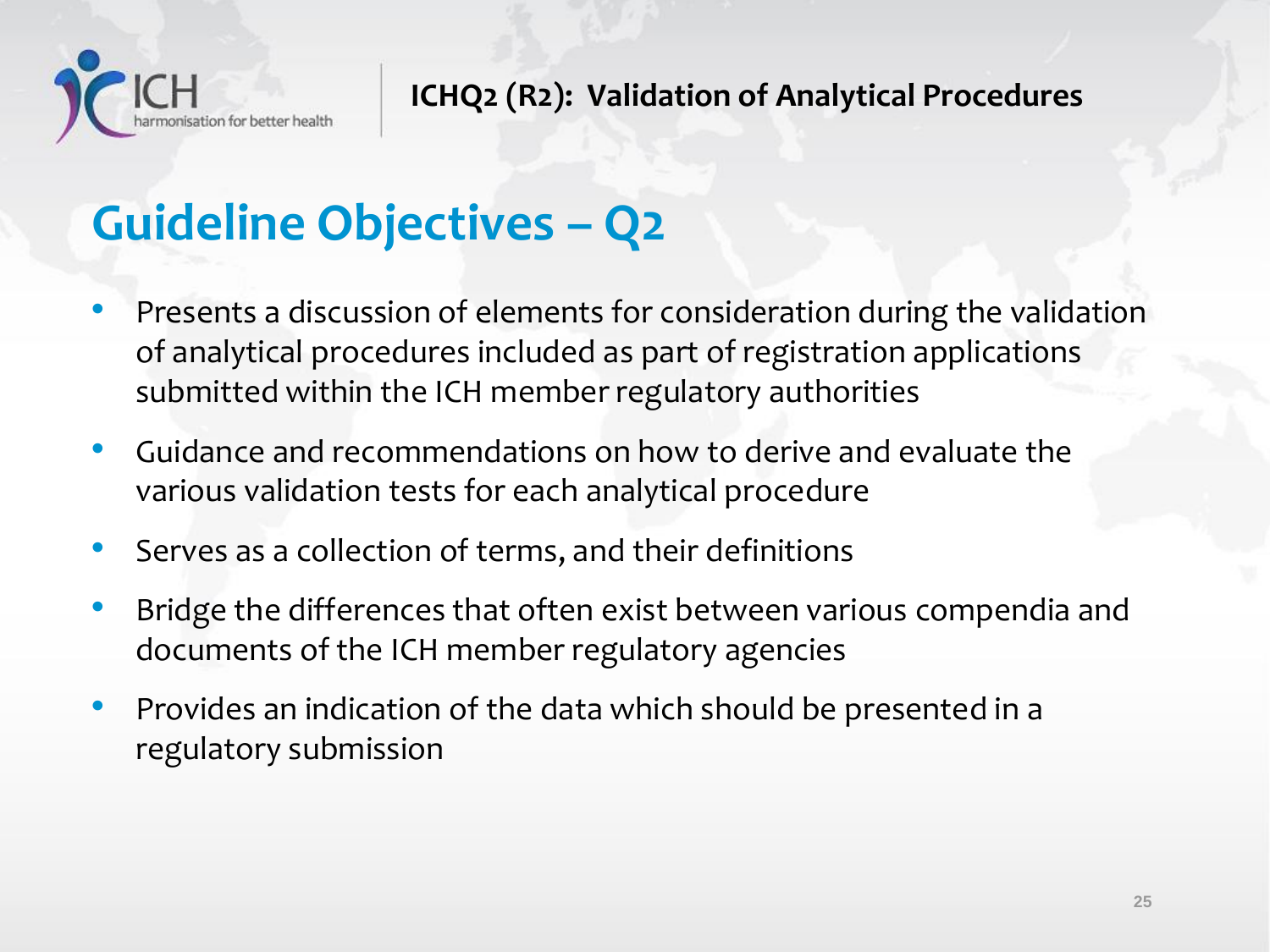

# **Expected Benefits – Q2(R2)**

- •Encouragement of the use of more advanced analytical procedures leading to more robust quality oversight by pharmaceutical drug manufacturers
- •Adequate validation data, resulting in reduction of information requests and responses, which can delay application approval
- •Modernisation of general methodology to include analytical procedures and data evaluation for biotechnological products and statistical/multivariate data evaluations
- •Incorporation of the principles described in ICHQ8-Q10 which did not exist when Q2 (R1) was issued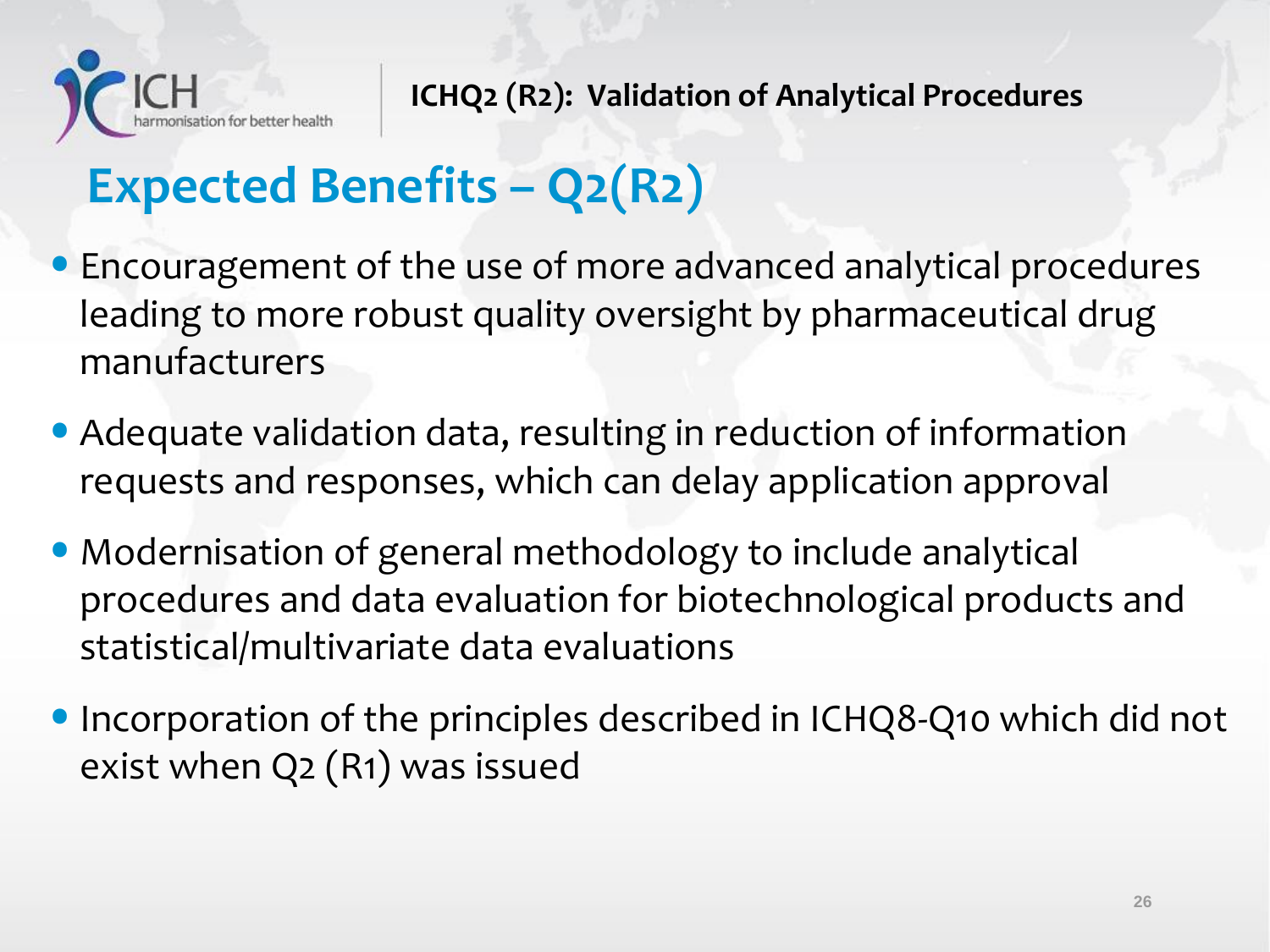

### **Table of Contents**

- **1 INTRODUCTION (***updated***)**
- **2 SCOPE (***updated***)**
- **3 ANALYTICAL PROCEDURE VALIDATON STUDY (***updated***)**
	- **3.1 Validation during the lifecycle of an analytical procedure (***new***)**
	- **3.2 Reportable Range (***updated***)**
	- **3.3 Demonstration of stability indicating properties (***new***)**
	- **3.4 Considerations for multivariate analytical procedures (***new***)**
- **4 VALIDATION TESTS, METHODOLOGY AND EVALUATION**
	- **4.1 Specificity / Selectivity (***updated***)**
	- **4.2 Working Range (updated,** *includes: Linearity, QL, DL***)**
	- **4.3 Accuracy and Precision (***newly includes combined approaches***)**
	- **4.4 Robustness (***updated***)**
- **5 GLOSSARY(***updated***)**
- **6 REFERENCES**
- **7 ANNEX 1 SELECTION OF VALIDATION TESTS (***new***)**
- **8 ANNEX 2 ILLUSTRATIVE EXAMPLES FOR ANALYTICAL TECHNIQUES (new)**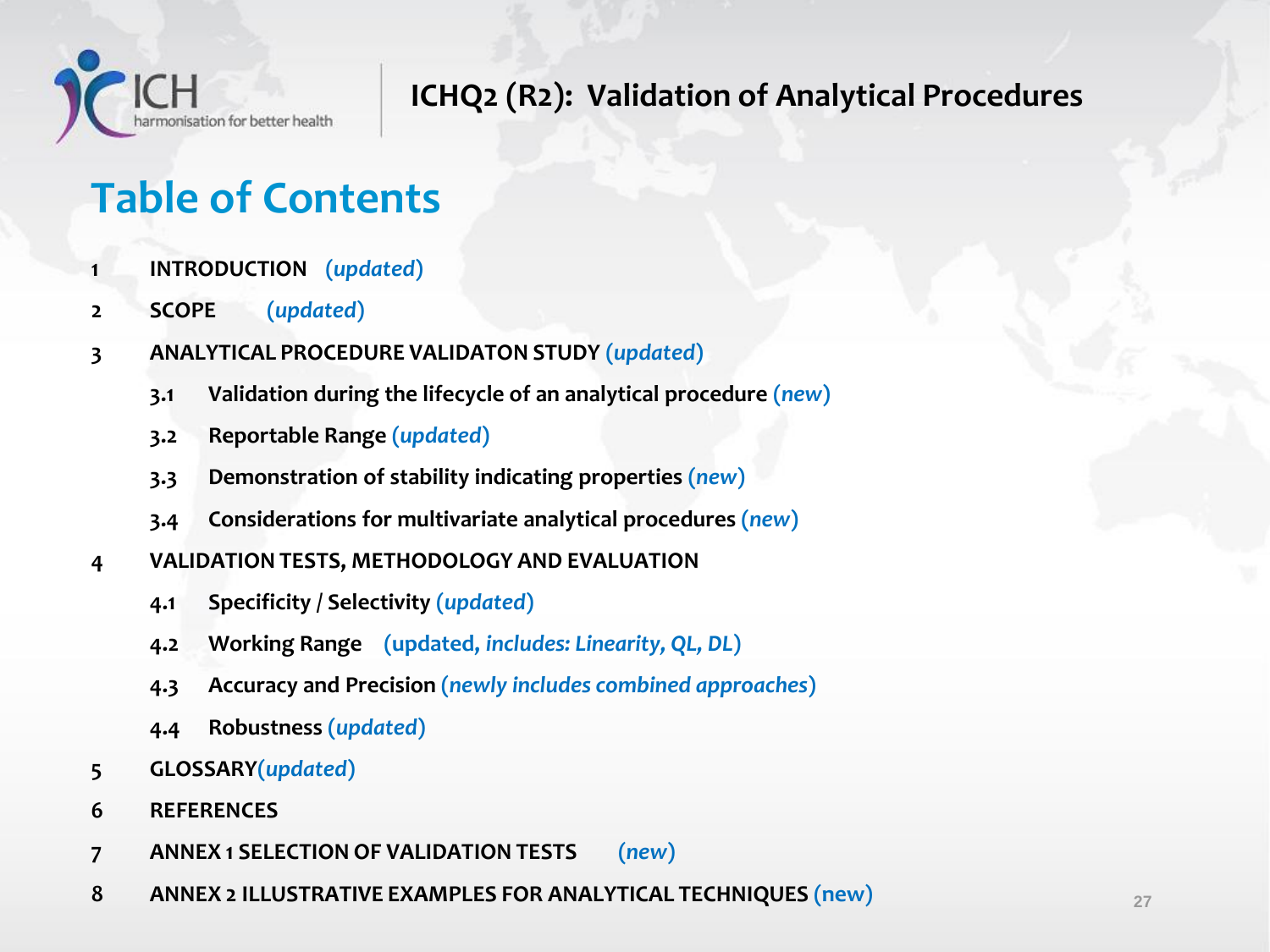

### **Chapter 2 – Scope**

- Applies to new or revised analytical procedures used for release and stability testing of commercial drug substances and products (chemical and biological/biotechnological).
- Can also be applied to other analytical procedures used as part of the control strategy (ICH Q10, Pharmaceutical Quality System) following a risk-based approach.
- Scientific principles can be applied in a phase-appropriate manner during clinical development.
- May also be applicable to other types of products, with appropriate regulatory authority consultation as needed
- Aligned with ICH Q14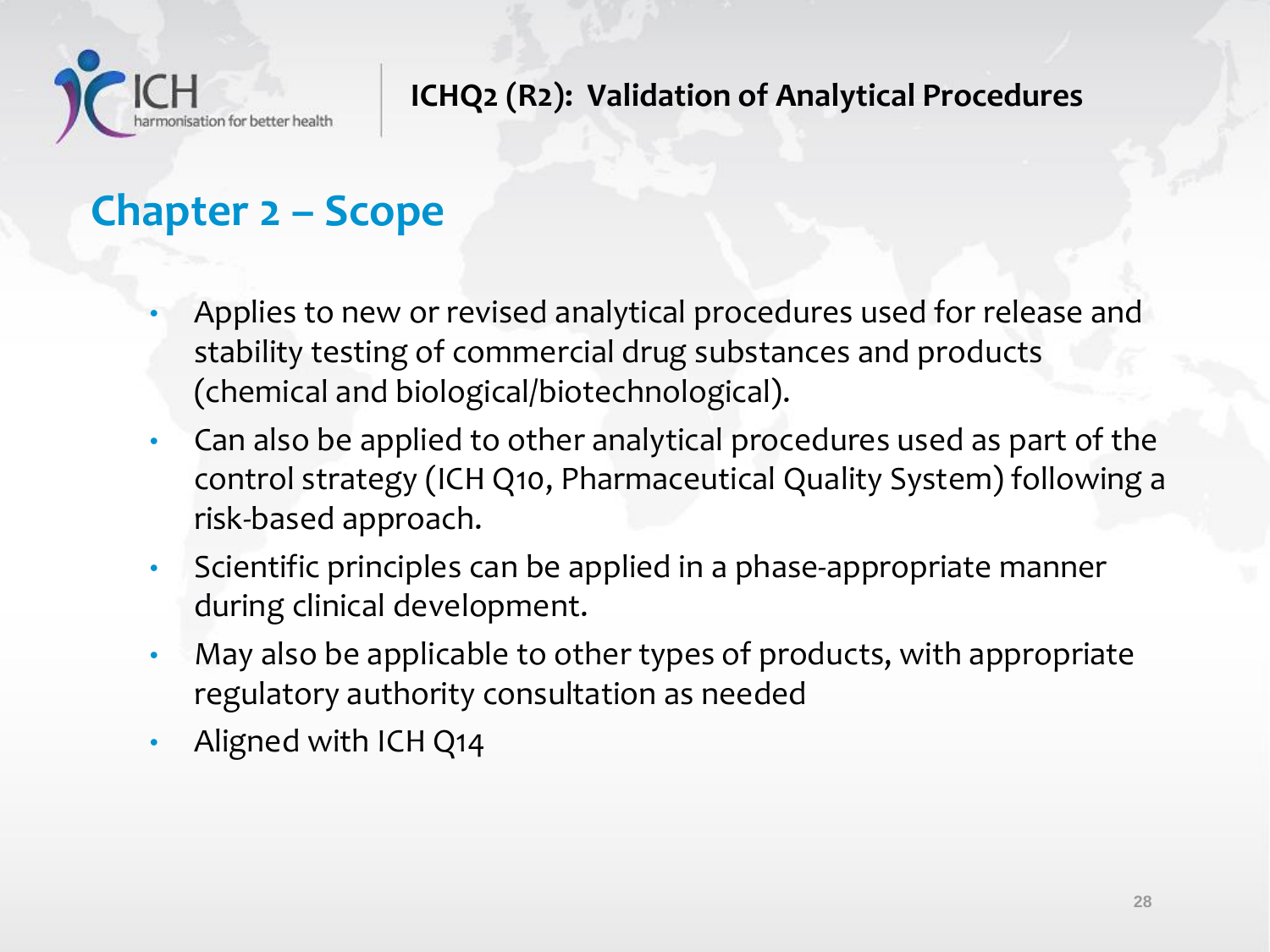

## **Chapter 3 – Analytical Procedure Validation Study**

- Design of an analytical validation study based on analytical procedure performance characteristics and technology selected
- Guidance on how prior knowledge can be incorporated into the validation study design
- Validation approaches during the analytical procedure lifecycle (partial, cross- and co-validation)
- Expected reportable ranges for common uses of analytical procedures
- Contains Table 1: "Typical performance characteristics and related validation tests for measured product attributes"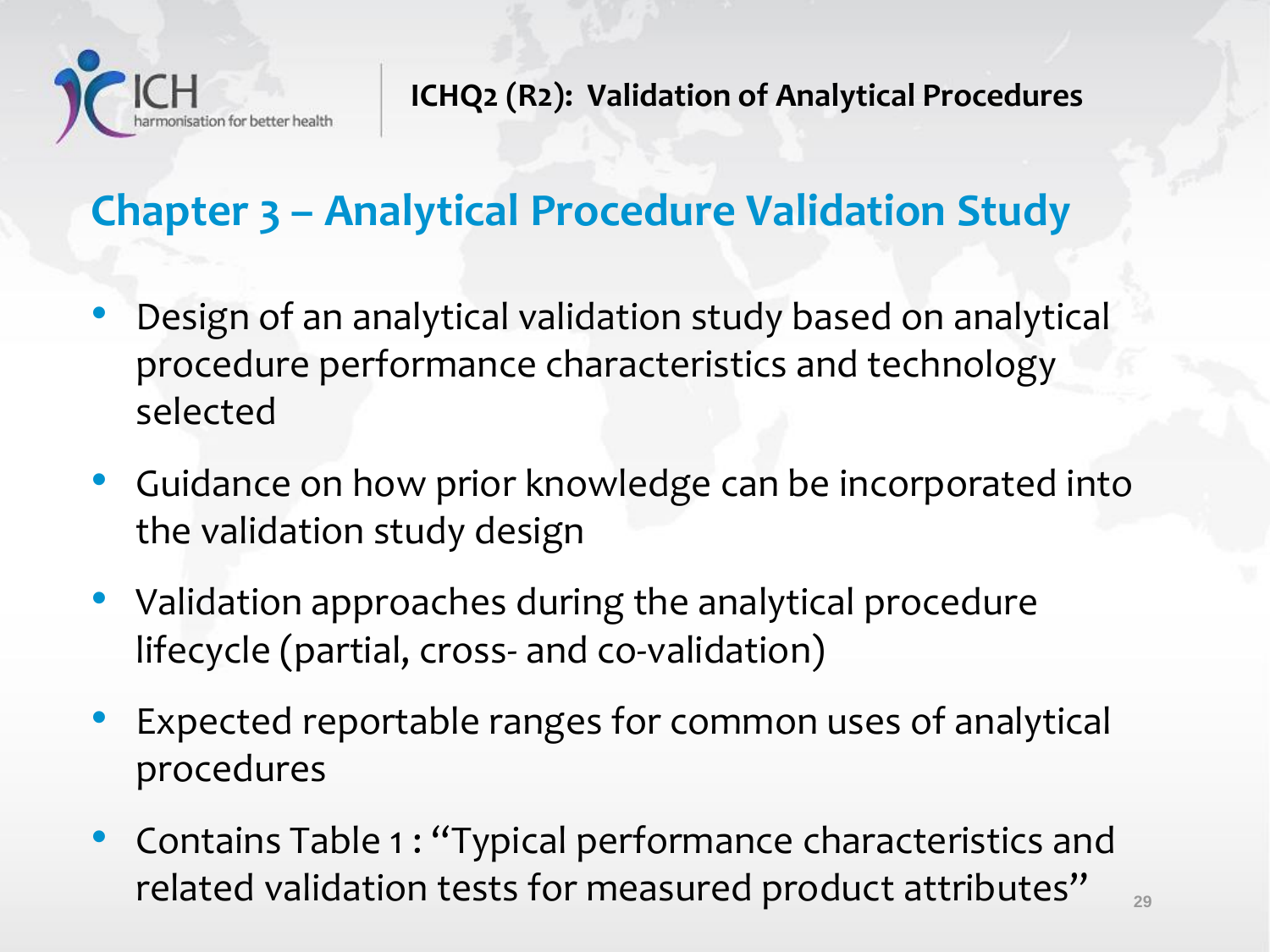

### **Chapter 3 – Table 1**

Table 1: Typical performance characteristics and related validation tests for measured product attributes

| Type of measured<br>product attribute                           | <b>IDENTITY</b> | <b>IMPURITY (PURITY)</b><br>Other quantitative<br>measurements $(1)$ |        | ASSAY<br>content/potency                 |
|-----------------------------------------------------------------|-----------------|----------------------------------------------------------------------|--------|------------------------------------------|
| Analytical<br>Procedure<br>Performance<br>Characteristics to be |                 | Quantitative                                                         | Limit  | Other quantitative<br>measurements $(1)$ |
| demonstrated (2)                                                |                 |                                                                      |        |                                          |
| Specificity $(3)$                                               |                 |                                                                      |        |                                          |
| Specificity Test                                                | $^{+}$          | $^{+}$                                                               | $^{+}$ | $^{+}$                                   |
| Working Range<br>Suitability of<br>Calibration model            |                 | $^{+}$                                                               |        | $^{+}$                                   |
| Lower Range Limit<br>verification                               |                 | $QL$ (DL)                                                            | DL     |                                          |
| Accuracy (4)                                                    |                 |                                                                      |        |                                          |
| <b>Accuracy Test</b>                                            |                 | $^{+}$                                                               |        | $^{+}$                                   |
| Precision (4)                                                   |                 |                                                                      |        |                                          |
| Repeatability Test                                              |                 | $^+$                                                                 |        | $^+$                                     |
| Intermediate<br>Precision<br>Test                               |                 | $+(5)$                                                               |        | $+ (5)$                                  |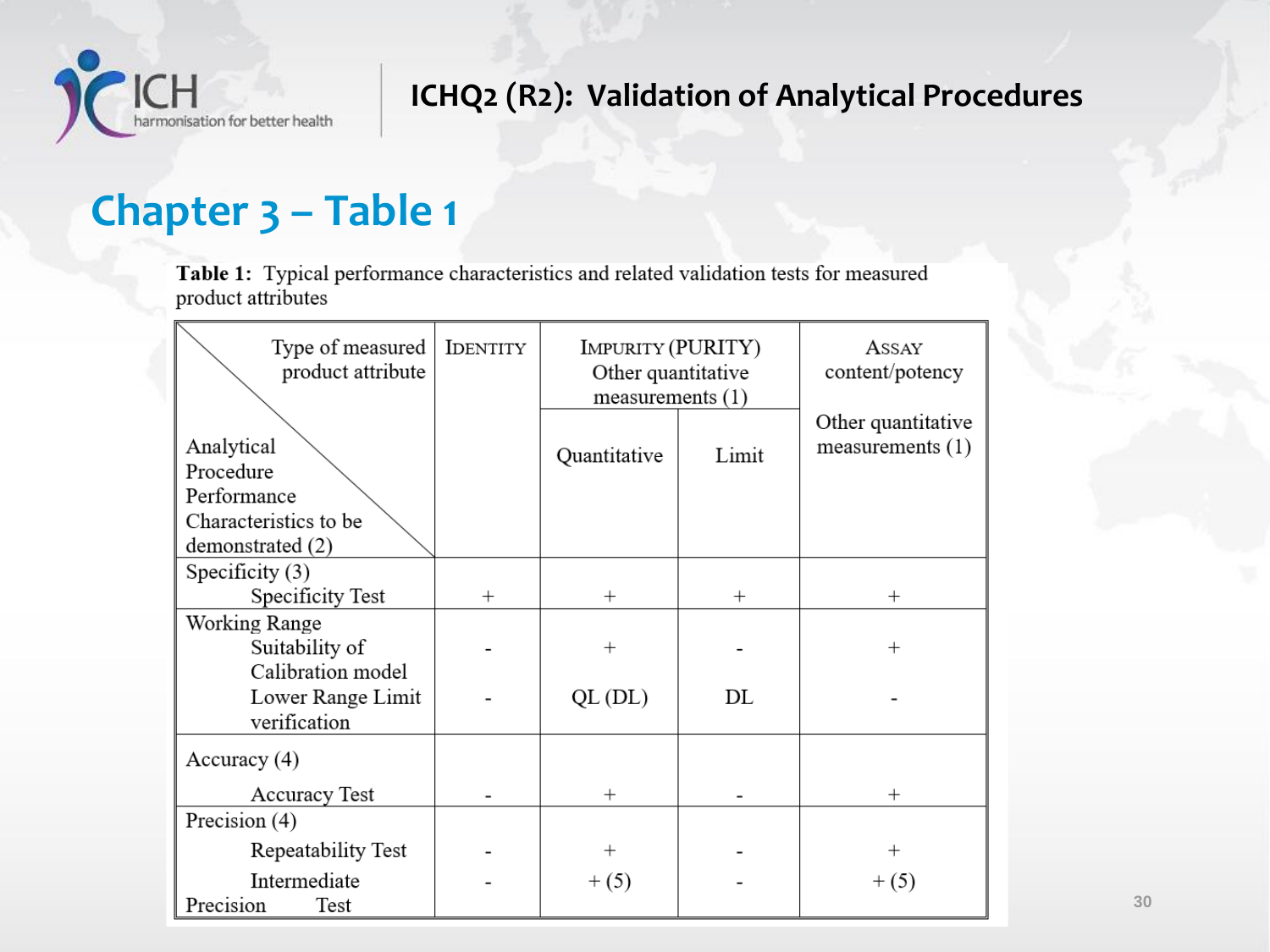

### **Chapter 3 – Figure 1**

Figure 1: Validation study design and evaluation



Experiments and/or evaluation of data

ſ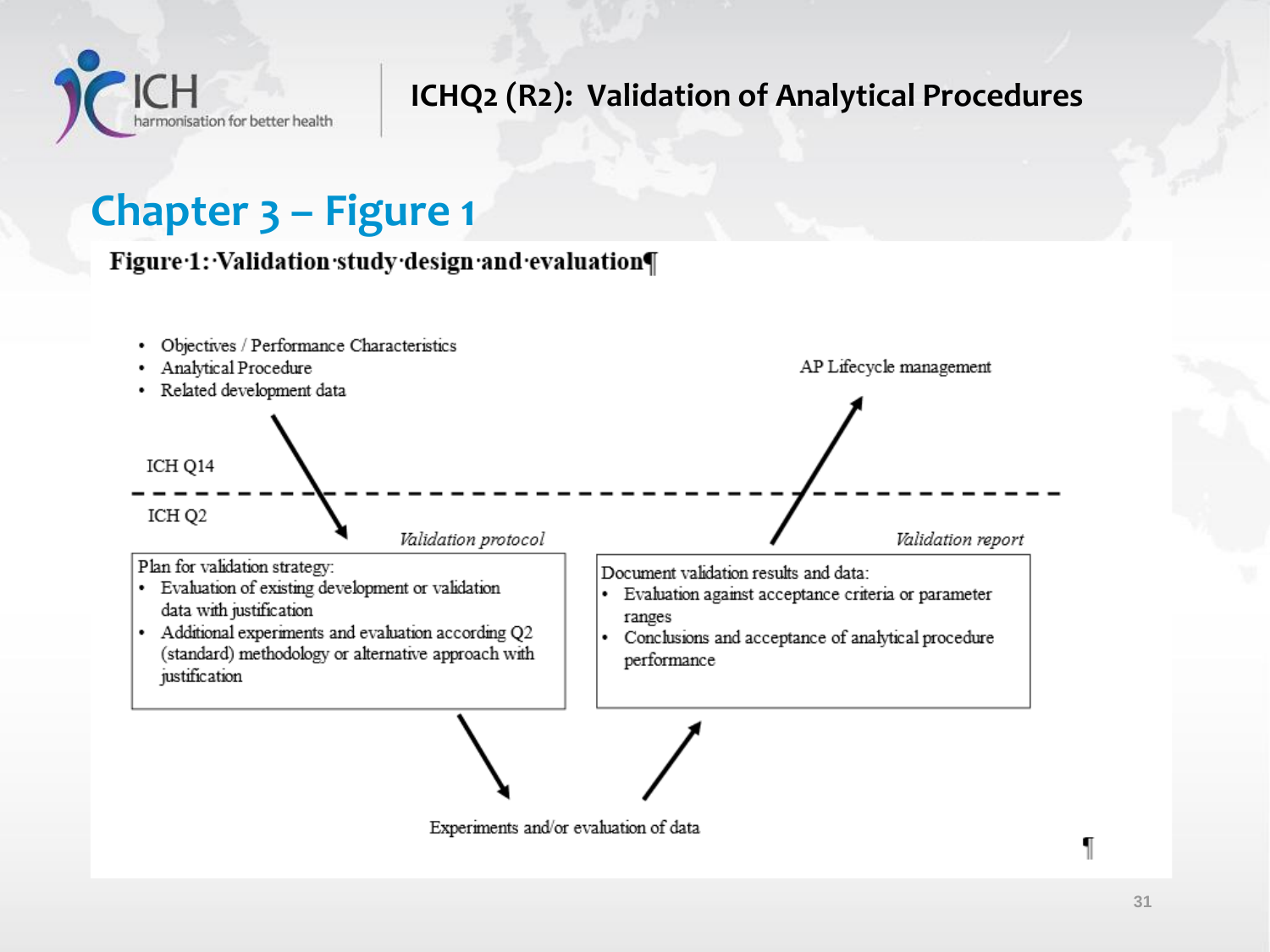### isation for better health **Chapter 4 - Validation Tests, Methodology and Evaluation Chapter 4.1 - Specificity / Selectivity**

- The *specificity* or *selectivity* of an analytical procedure can be demonstrated through
	- absence of interference
	- comparison of results to an orthogonal procedure
	- inherently given by the underlying scientific principles of the analytical procedure.
- Selectivity could be demonstrated when the analytical procedure is not specific.
- For identification tests, a critical aspect is to demonstrate the capability to identify the analyte of interest based on unique aspects of its molecular structure and/or other specific properties.
- The specificity/selectivity of an analytical procedure should be demonstrated to fulfil the accuracy requirements for the content or potency of an analyte in the sample.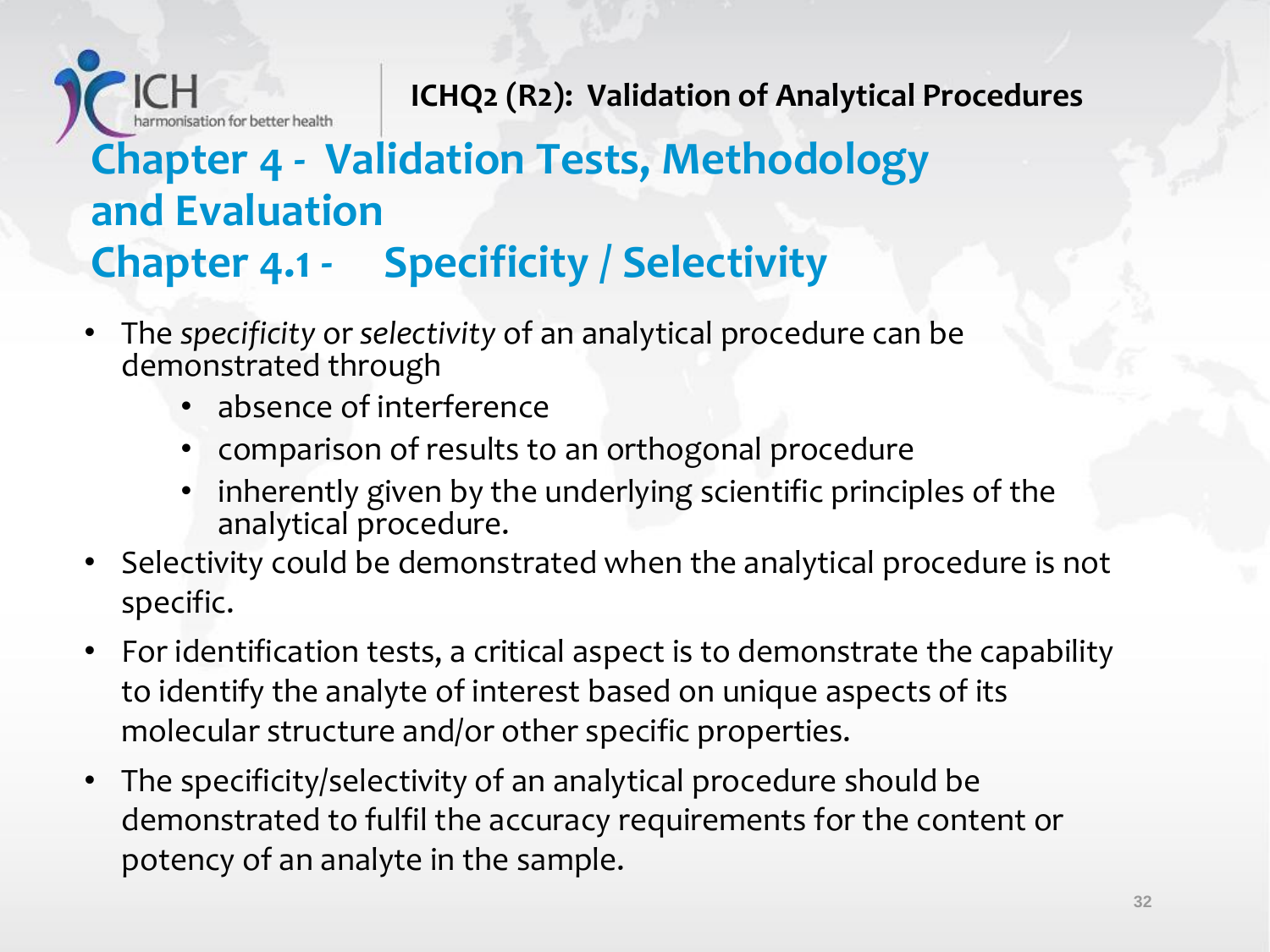

### **Chapter 4.2 - Working Range**

- Depending on the sample preparation (e.g., dilutions) and the analytical procedure selected, the reportable range will lead to a specific working range.
- Linear response : A linear relationship between analyte concentration and response should be evaluated across the working range of the analytical procedure
- Non-linear Response: The suitability of the model should be assessed by means of non-linear regression analysis (*e.g.,* coefficient of determination).
- Multivariate response: Algorithms used for construction of multivariate calibration models can be linear or non-linear, as long as the model is appropriate for establishing the relationship between the signal and the quality attribute of interest
- Validation of lower range limits: Detection and Quantitation Limit can be validated through signal-to-noise, Standard Deviation of a Linear Response and a Slope or through Accuracy and Precision at lower range limits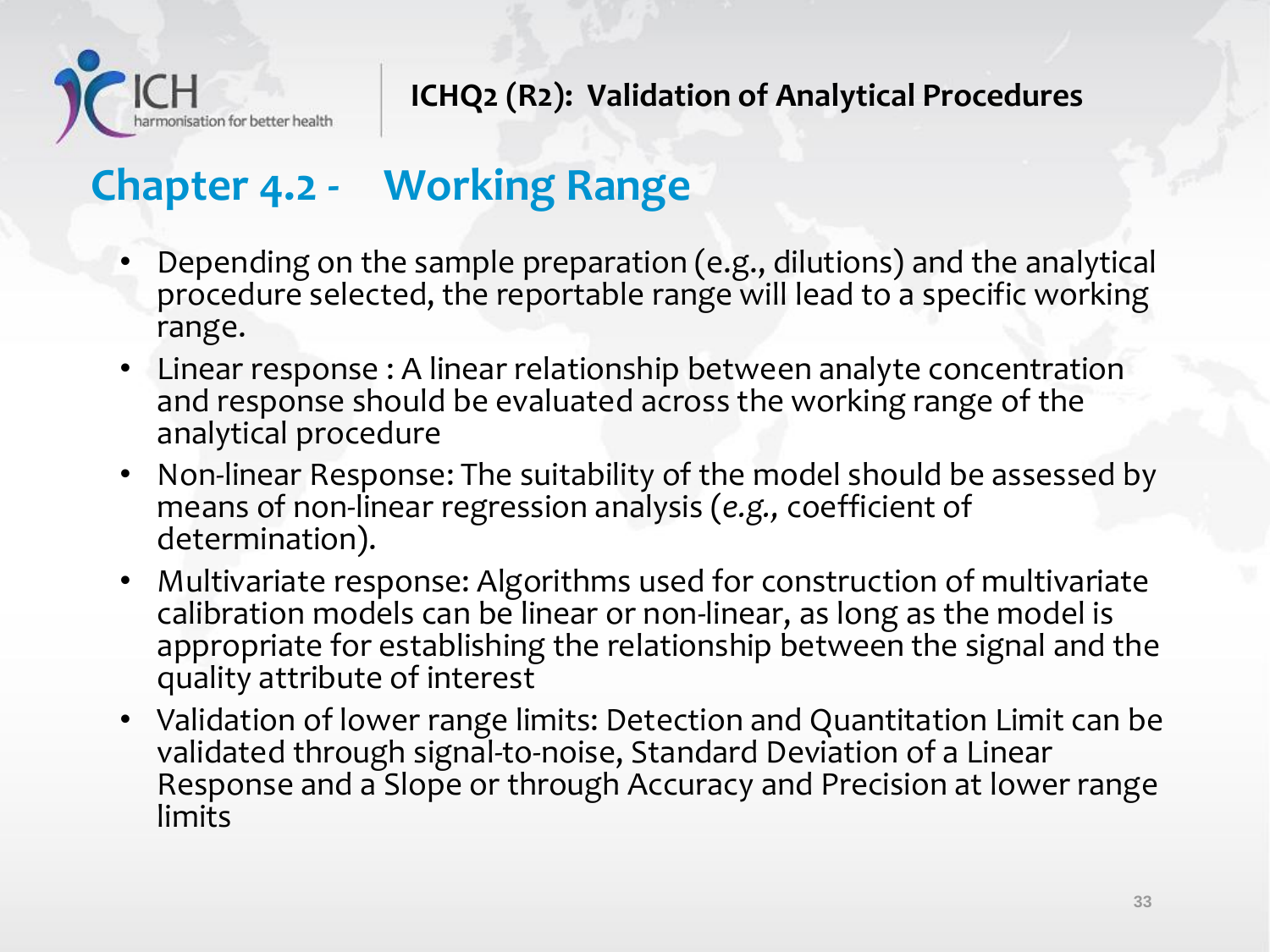

### **Chapter 4.3 - Accuracy and Precision**

- Accuracy and precision can be evaluated independently, each with a predefined acceptance criterion.
- Accuracy should be established across the reportable range of an analytical procedure and is typically verified through Reference material comparison, a spiking study or an orthogonal procedure comparison.
- Precision: Validation of tests for assay and for quantitative determination of impurities or purity includes an investigation of precision. Repeatability and Intermediate precision are typically determined. Investigation of reproducibility is usually not required for regulatory submission.
- An alternative to a separate evaluation of accuracy and precision is to consider their total impact by assessing against a combined performance criterion.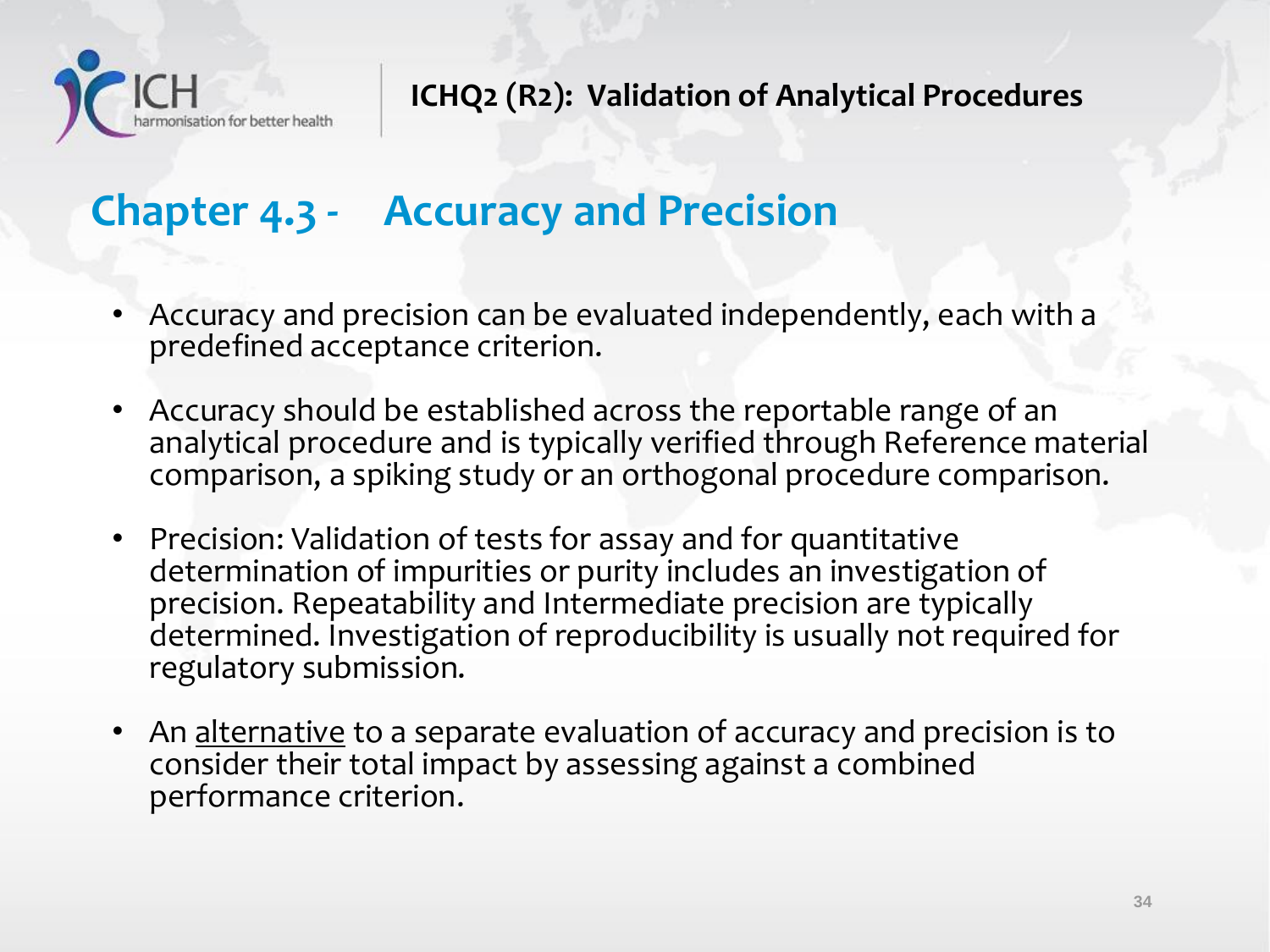

### **Chapter 4.4 - Robustness**

- The evaluation of the analytical procedure's suitability within the intended operational environment should be considered during the development phase and depends on the type of procedure under study.
- Robustness testing should show the reliability of an analytical procedure with respect to deliberate variations in parameters.
- The robustness evaluation can be submitted as part of development data for an analytical procedure on a case-by-case basis or should be made available upon request.
- ICH Q14 describes robustness methodology as part of analytical procedure development.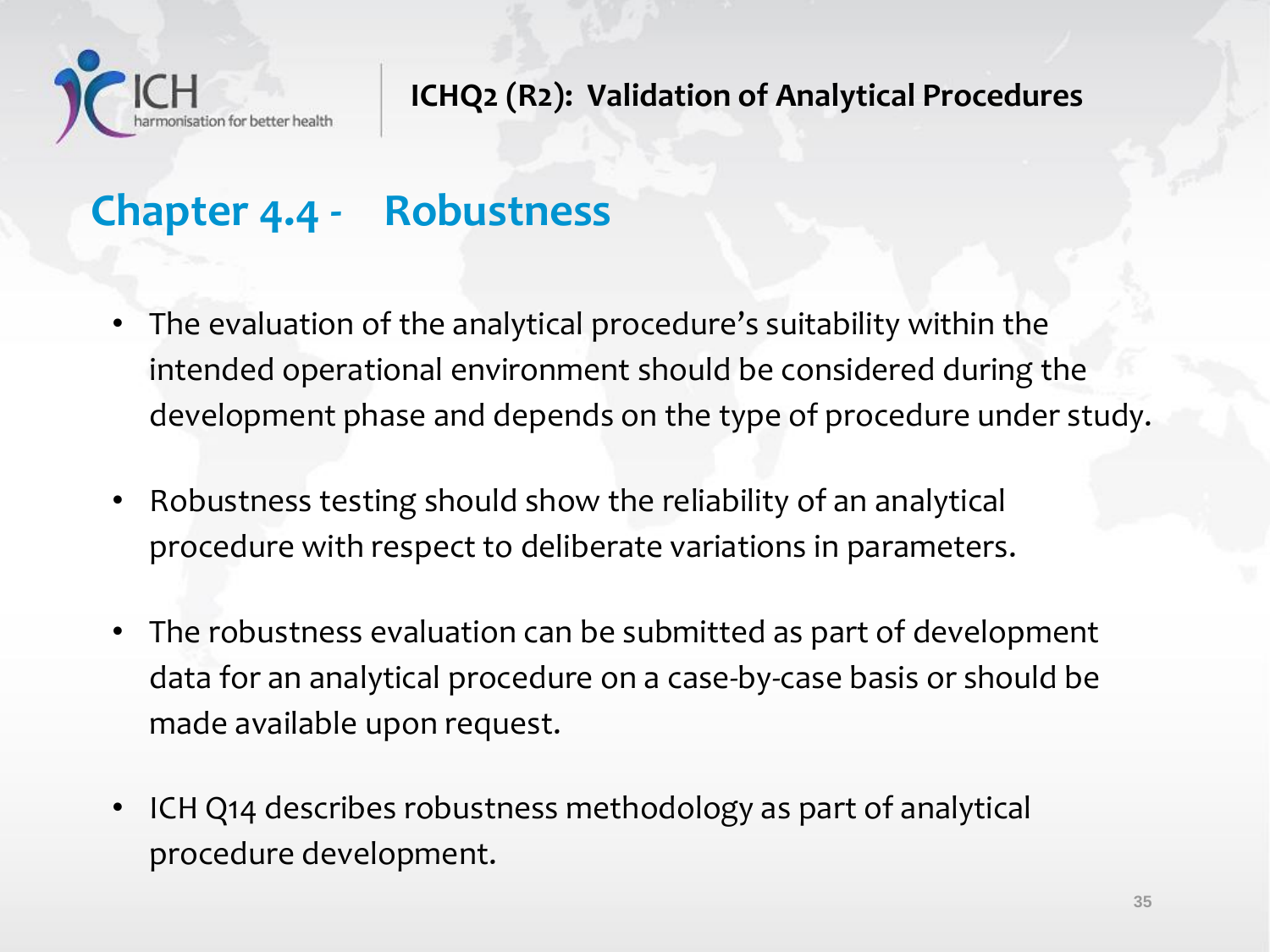

## **Annex 1 - Selection of validation tests based on the objective of the analytical procedure**

- experimental methodologies to evaluate the performance of an analytical procedure
- grouped by the main performance characteristic

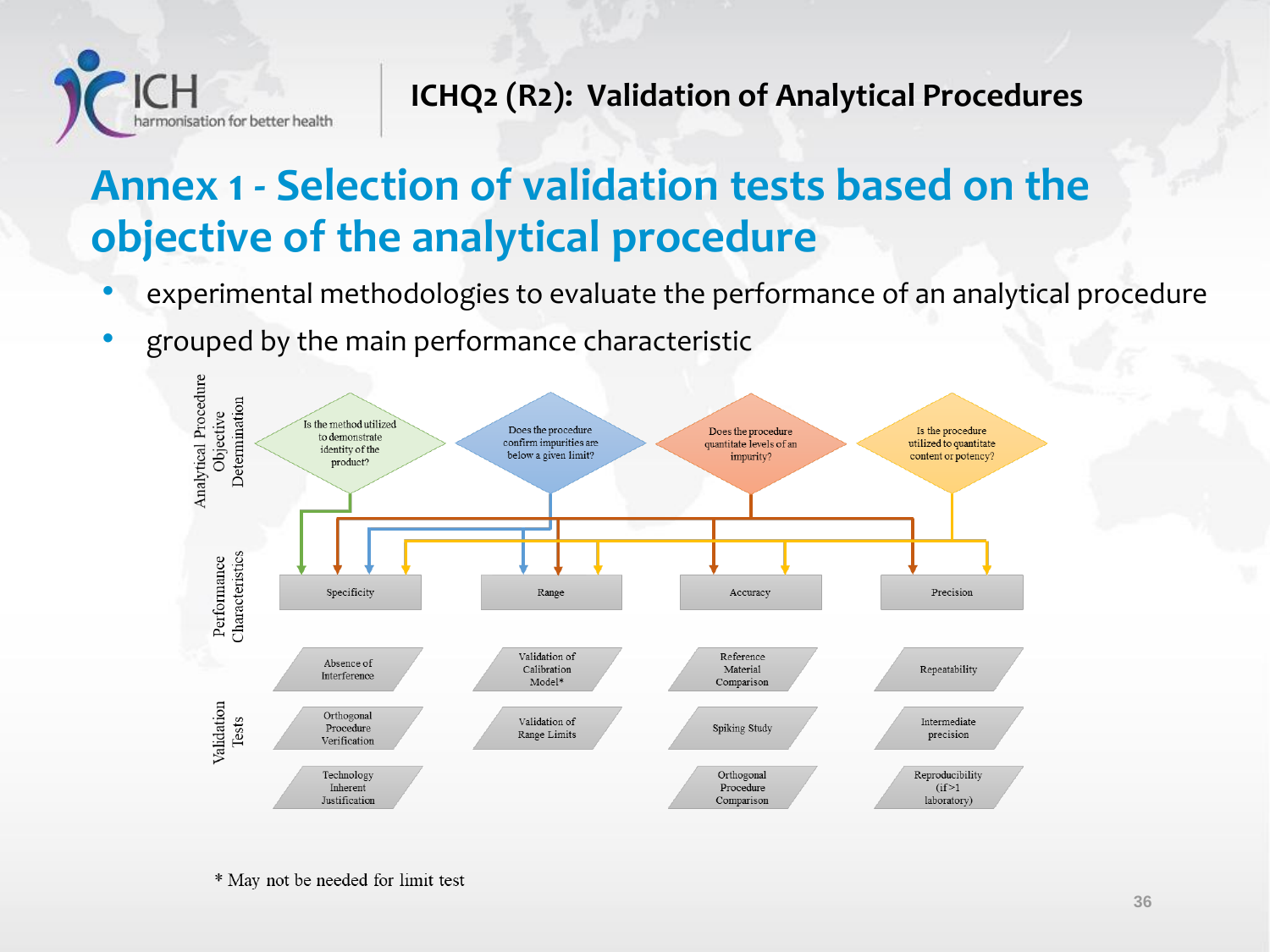

## **Annex 2 - Illustrative Examples for Analytical Techniques**

**Specific non-binding examples for common techniques :**

- Separation techniques (HPLC, GC, CE) for impurities or assay
- Separation techniques with Relative Area Quantitation, e.g., product-related substances such as charge variants
- Elemental Impurities by ICP-OES or ICP-MS as purity test
- Dissolution with HPLC as product performance test for an immediate release dosage form
- Quantitative 1H-NMR (internal standard method) for the Assay of an API
- Binding assay (e.g., ELISA, SPR) or Cell-based assay for determination of potency relative to a reference
- Quantitative PCR (quantitative analysis of impurities in drug substances or products)
- Particle size measurement (Dynamic light scattering; Laser diffraction measurement) as property test
- NIR method validation example for core tablet assay
- Quantitative LC/MS (quantitative analysis of impurities (e.g*.,* genotoxic impurities) in drug substances or products)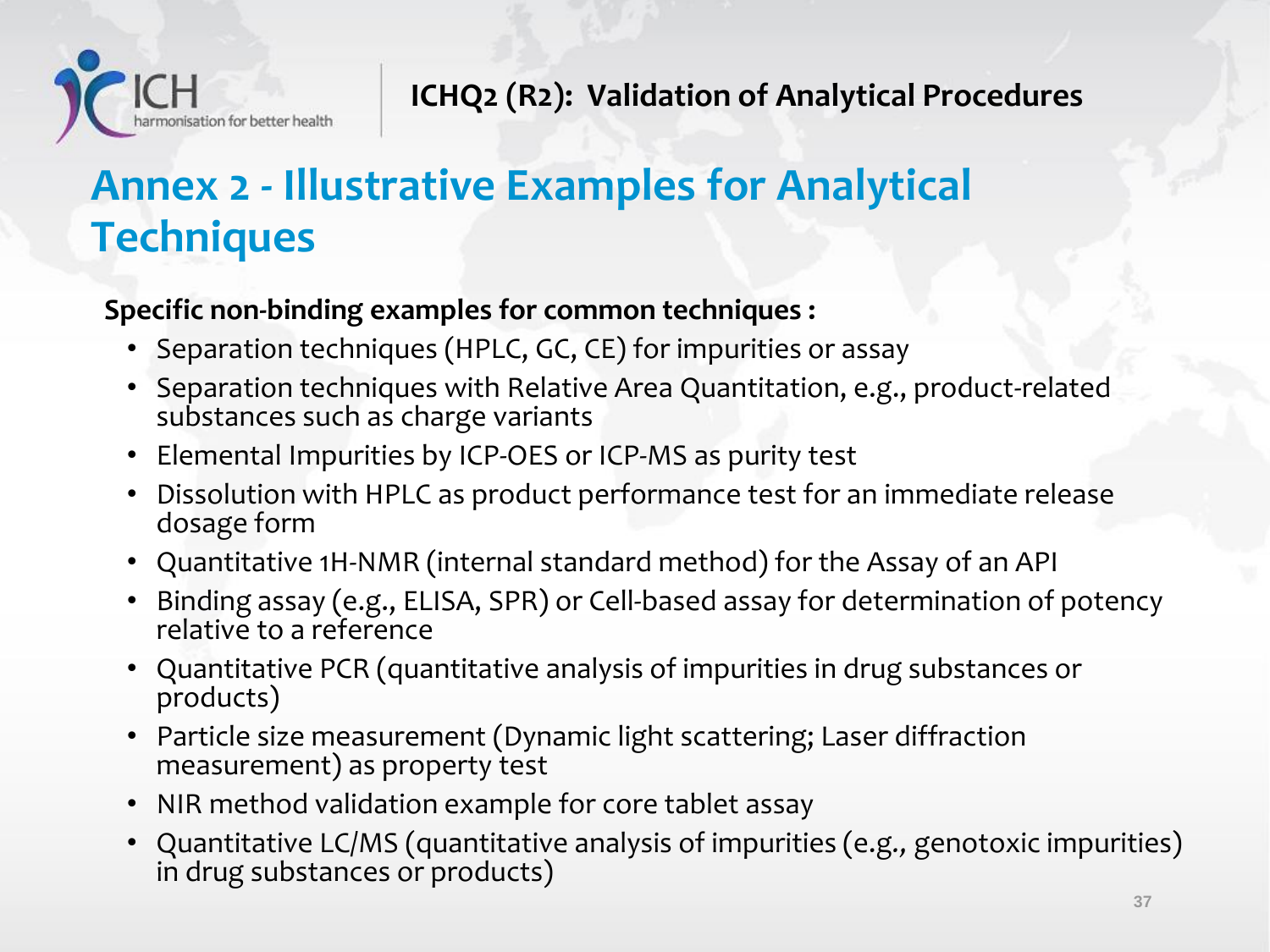

## **Considerations**

- The ICH Q14 and ICH Q2(R2) guidelines should be applied in conjunction with other existing and prospective ICH "Q" guidelines, including Q8-Q13.
- Analytical procedure development can be performed following a minimal or enhanced approach. Though not mandatory the use of individual elements of the enhanced approach is encouraged to be applied in an as needed basis.
- Tools and enablers discussed in ICH Q12 are applicable to analytical procedures, irrespective of the development approach.
- Examples in ICH Q2 Annex 2 describe common analytical technologies. The principles, however, can be applied in a similar fashion to other analytical technologies.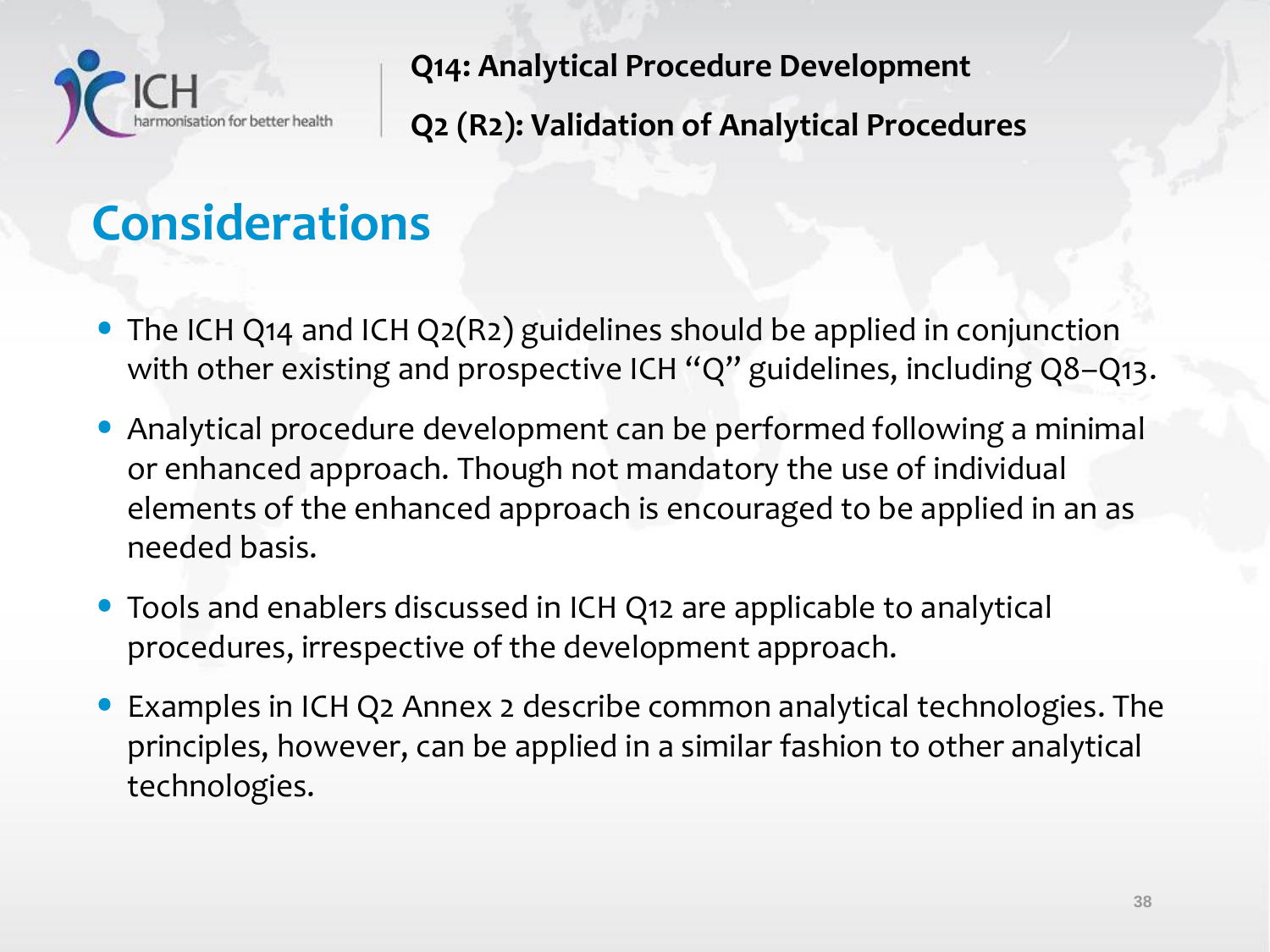

## **Conclusion**

- The ICH Q14 and ICH Q2(R2) guidelines establishes harmonized scientific and technical principles for analytical procedure over the entire analytical procedure lifecycle.
- Applying principles described in ICH Q14 can improve regulatory communication between industry and regulators and facilitate more efficient, sound scientific and risk-based approval as well as post-approval change management of analytical procedures.
- ICH Q2(R2) will continue to provide a general framework for the principles of analytical procedure validation and has been modernized to include newer technologies (e.g., for biological products or multivariate analytical procedures).